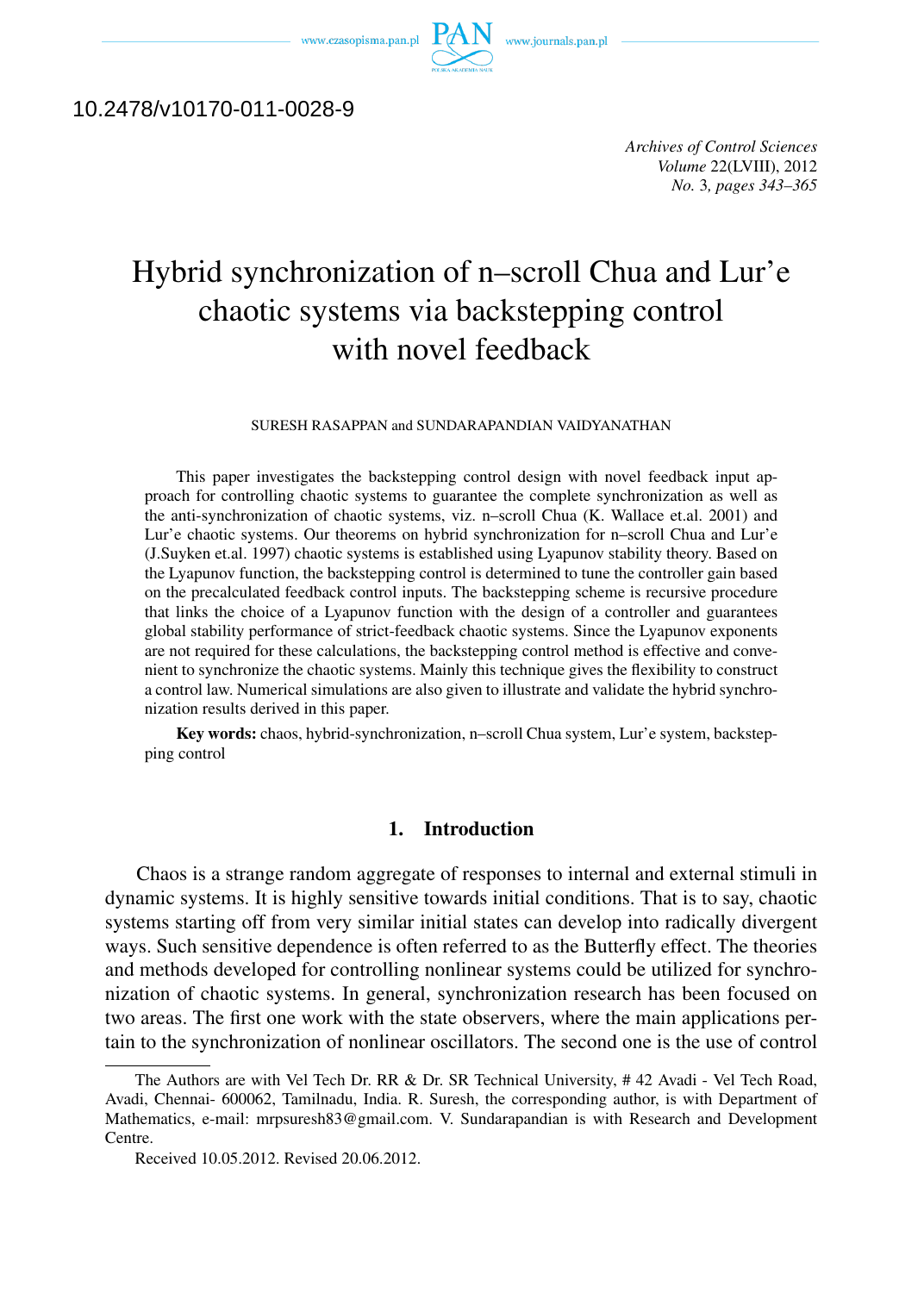

laws, which allows to achieve the synchronization between nonlinear oscillators, with different structure and order.

The synchronization of chaotic system was first researched by Yamada and Fujisaka [1] with subsequent work by Pecora and Carroll [2, 3]. The synchronization of chaos is one way of explaining sensitive dependence on initial conditions [4, 5]. It has been established that the synchronization of two chaotic systems, that identify the tendency of two or more systems are coupled together to undergo closely related motions. The problem of chaos synchronization is to design a coupling between the two systems such that the chaotic time evaluation becomes ideal. The output of the slave system asymptotically follows the output of the master system i.e. the output of the master system controls the slave system.

The synchronization for chaotic systems has been widespread to the scope, such as generalized synchronization [6], phase synchronization [7], lag synchronization, projective synchronization [8], generalized projective synchronization [9, 10, 11, 12] and even anti-synchronization. The property of anti-synchronization establish a predominating phenomenon in symmetrical oscillators, in which the state vectors have the same absolute values but opposite signs. When synchronization and anti-synchronization coexist, simultaneously, in chaotic systems, the synchronization is called hybrid synchronization [13, 14, 15].

Various control methods have been developed in order to synchronize chaotic systems which includes for ensuring the control and synchronization of such systems and have demonstrated their potential applications in various fields including chaos generator design, such as secure communication [16, 17], physical systems [18], chemical reaction [19], ecological systems [20], information science [21], energy resource systems [22], ghostburster neurons [23], bi-axial magnet models [24], neuronal models [25, 26], IR epidemic models with impulsive vaccination [27] and predicting the influence of solar wind to celestial bodies [28], etc. So far a variety of impressive approaches have been proposed for the synchronization of the chaotic systems such as the OGY method [29], sampled feedback synchronization method, time delay feedback method [30], adaptive design method [31, 32, 33], sliding mode control method [34, 35], active control method [36, 37], etc.

Recently, backstepping method has been developed for designing controllers to control the chaotic systems [38, 39]. A common concept of the method is the synchronization of chaotic system. The backstepping method is based on the mathematical model of the examined system, introducing new variables into it in a form depending on the state variables, controlling parameters, and stabilizing functions. The difficult work of synchronizing the chaotic system is to remove nonlinearities done in the system and influencing the stability of state operation. The use of backstepping method creates an additional non-linearity and eliminates undesirable nonlinearities from the system.

In this paper, backstepping control design with novel feedback input approach is proposed. This approach is a systematic design approach and guarantees global stability of the n–scroll Chua (K. Wallace et.al. [40]) and Lur'e (J.Suyken et.al. [41, 42] ) chaotic systems. Based on the Lyapunov function, the backstepping control is determined to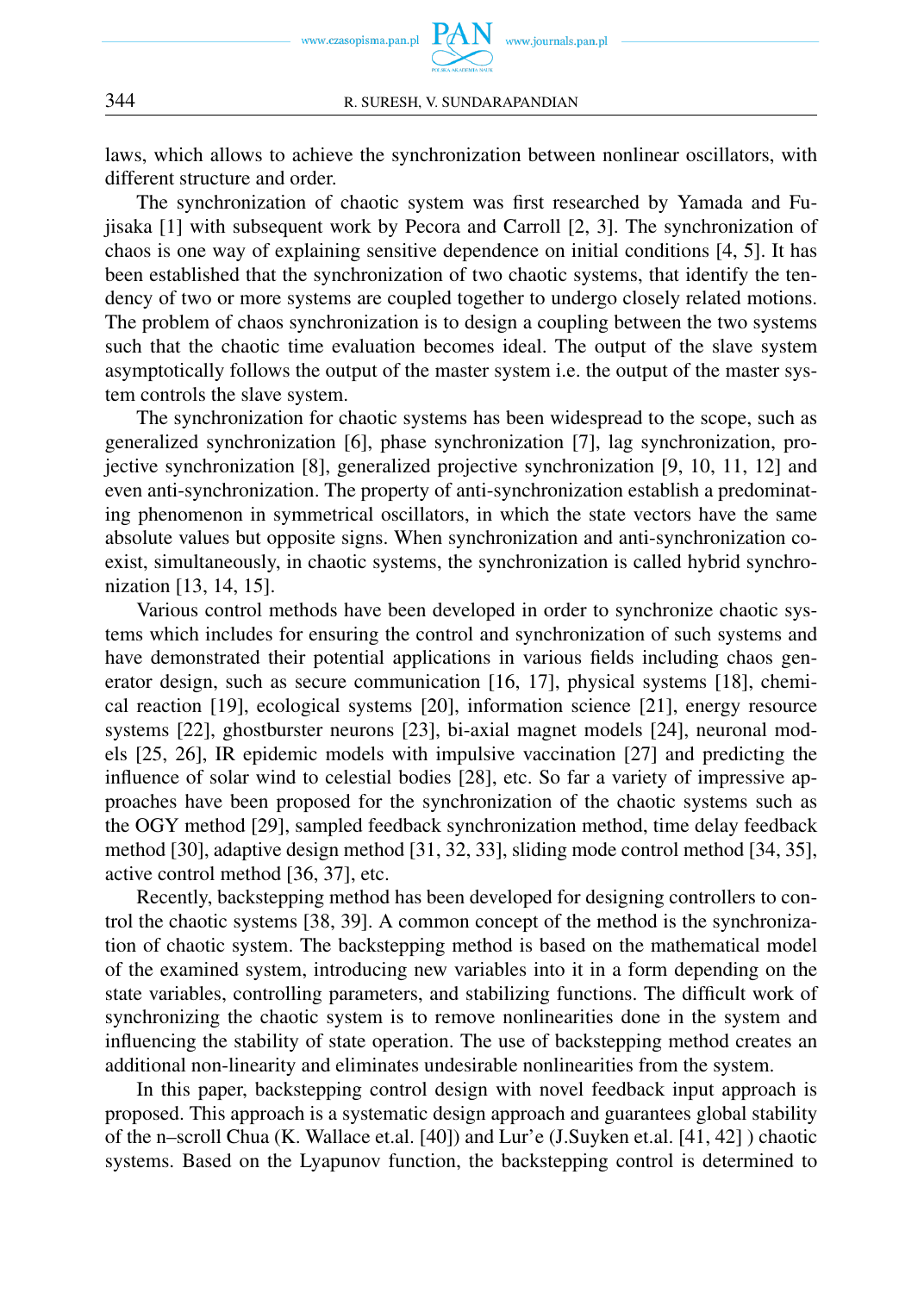www.czasopisma.pan.pl



tune the controller gain based on the precalculated feedback control inputs. We organize this paper as follows. In Section 2, we present the methodology of chaos hybrid synchronization by backstepping control method. In Section 3, we give a description of the chaotic systems discussed in this paper. In Section 4, we demonstrate the chaos hybrid synchronization of identical n–scroll Chua systems [40]. In Section 5, we demonstrate the chaos hybrid synchronization of identical Lur'e systems In Section 6, we demonstrate the chaos hybrid synchronization of n–scroll Chua and Lur'e systems. In Section 7, we summarize the results obtained in this paper.

# 2. The problem statement and methodology

In general, the two dynamic systems in hybrid synchronization are called the master and slave system, respectively. Well designed controller makes the trajectory of the slave system track the trajectory of the master system, that is, the two systems are synchronous.

Consider the dynamics of nonlinear systems whose trajectories have chaotic attractor:

$$
\dot{x}_1 = F_1(x_1, x_2, ..., x_n) \n\dot{x}_2 = F_2(x_1, x_2, ..., x_n) \n\dot{x}_3 = F_3(x_1, x_2, ..., x_n) \n\vdots \n\dot{x}_n = F_n(x_1, x_2, ..., x_n)
$$
\n(1)

where  $x(t) \in \mathbb{R}$  is state vectors of the system. Assume that the master system is described by (1) and the slave system which is coupled to (1) with the controller  $u$  is defined by:

$$
\dot{y}_1 = G_1(y_1, y_2, ..., y_n) + u_1(t) \n\dot{y}_2 = G_2(y_1, y_2, ..., y_n) + u_2(t) \n\dot{y}_3 = G_3(y_1, y_2, ..., y_n) + u_3(t) \n\vdots \n\dot{y}_n = G_n(y_1, y_2, ..., y_n) + u_n(t)
$$
\n(2)

where  $x(t) \in \mathbb{R}^n$  is a state vectors of the system and  $F_i$ ,  $G_i$  ( $i = 1, 2, 3, ...$ *n*) are linear and nonlinear functions with inputs from systems  $(1)$  and  $(2)$ . If  $F_i$  equals to  $G_i$ , then the systems states are identical, otherwise the systems' states are non identical. The chaotic systems (1) and (2) depends not only on state variables but also on time *t*. The problem is to analyze the synchronization between two chaotic systems and to transform it to another problem, namely how to choose the control law  $u_i$ ,  $i = 1, 2, 3, \ldots, n$  to make the difference between these two systems,  $e_i$ ,  $i = 1, 2, 3, \dots, n$  converge to zero with the time increasing.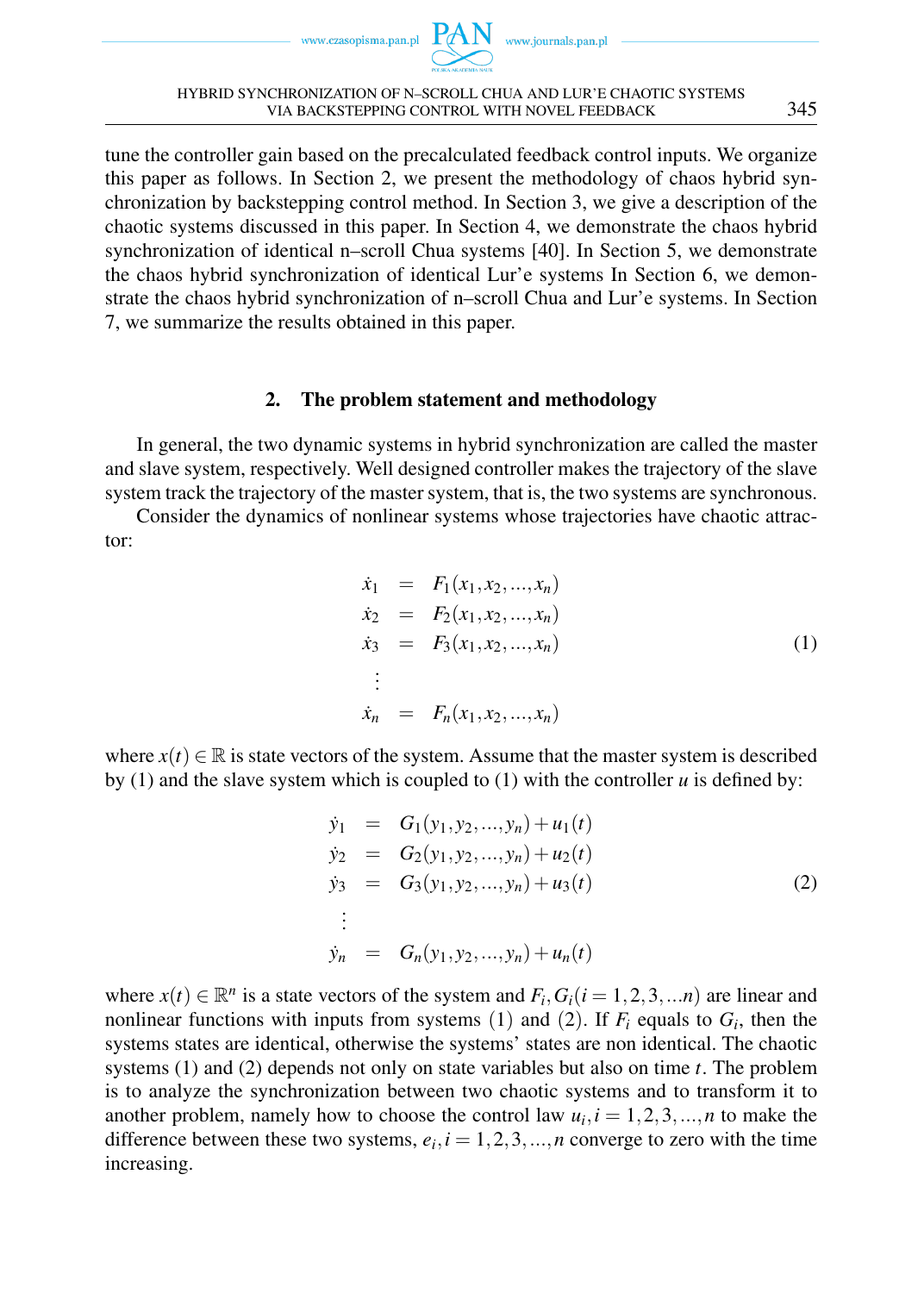

In order to observe the synchronization behavior in master and slave systems, we have introduced the control functions  $u_i$ ,  $i = 1, 2, 3, \ldots, n$  for the purpose of synchronizing the master and slave systems in spite of a different chaotic systems which is the extreme case of master/slave mismatch. To estimate the control functions, we subtract (1) from (2), and define the hybrid synchronization error system as the differences between the slave system (2) and the controlled master system. Let us define the error variables between the slave system (2) that is to be controlled and the controlling master system (1) as

$$
e_i = y_i \pm x_i, i = 1, 2, 3, ..., n.
$$

Then the synchronization error dynamics is obtained as

$$
\dot{e}_1 = G_1(y_1, y_2, ..., y_n) - F_1(x_1, x_2, ..., x_n) + u_1(t) \n\dot{e}_2 = G_2(y_1, y_2, ..., y_n) + F_2(x_1, x_2, ..., x_n) + u_2(t) \n\dot{e}_3 = G_3(y_1, y_2, ..., y_n) - F_3(x_1, x_2, ..., x_n) + u_3(t) \n\vdots \n\dot{e}_n = G_n(y_1, y_2, ..., y_n) - F_n(x_1, x_2, ..., x_n) + u_n(t).
$$
\n(3)

The hybrid synchronization error system controls a controlled chaotic system with control input  $u_i$ ,  $i = 1, 2, 3, \ldots, n$  as a function of the error states  $e_1, e_2, e_3, \ldots, e_n$ . That means the systematic feedbacks so as to stabilize the error dynamics (3),  $e_1, e_2, e_3, \ldots, e_n$  converge to zero as time  $t \to \infty$ . This implies that the controllers  $u_i, i = 1, 2, 3, \ldots, n$  should be designed so that the two chaotic systems can be synchronized. Mathematically this means

$$
\lim_{t\longrightarrow\infty}||e(t)||=0.
$$

Backstepping design is recursive method which can guarantee global stable performance of strict-feedback nonlinear systems. By using the backstepping design, at the *i*<sup>th</sup> step, the  $i<sup>th</sup>$  order subsystem is stabilized with respect to a Lyapunov function  $V_i$ , by the design of virtual control  $\alpha_i$  and a control input function  $u_i$ .

We consider the stability problem of the system

$$
\dot{e}_1 = G_1(y_1, y_2, \dots, y_n) - F_1(x_1, x_2, \dots, x_n) + u_1(t) \tag{4}
$$

where  $u_1$  is control input, which is the function of the error state vectors  $e_i$ , and the state variables  $x(t) \in \mathbb{R}^n$ ,  $y(t) \in \mathbb{R}^n$ . As long as this feedback stabilize the system (4) converge to zero as the time  $t \to \infty$ , where  $e_2 = \alpha_1(e_1)$  is regarded as virtual controller..

For the design of  $\alpha_1(e_1)$  to stabilize the subsystem (4), we consider the Lyapunov function defined by

$$
V_1(e_1) = e_1^T P_1 e_1.
$$
\n(5)

The derivative of  $V_1$  is

$$
\dot{V}_1 = -e_1^T Q_1 e_1 \tag{6}
$$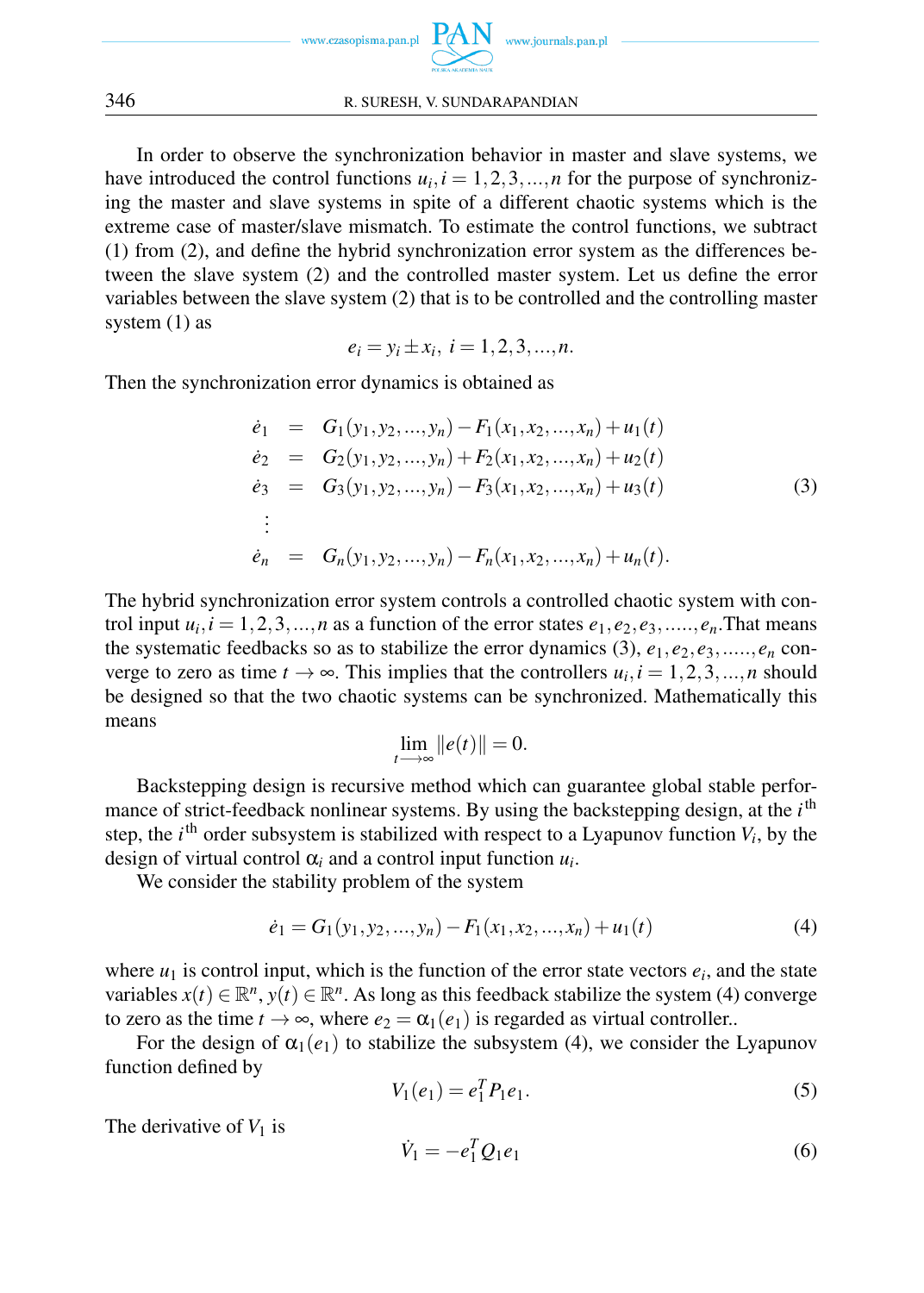



where  $Q_1$  is a positive definite matrix. Then  $\dot{V}_1$  is a negative definite function on  $\mathbb{R}^n$ . Thus by Lyapunov stability theory [43] the error dynamics (4) is asymptotically stable. The virtual control  $e_2 = \alpha_1(e_1)$  and the state feedback input  $u_1$  makes the system (4) asymptotically stable. The function  $\alpha_1(e_1)$  should be estimated while  $e_2$  is considered as controller.

The error between  $e_2$  and  $\alpha_1(e_1)$  is

$$
w_2 = e_2 - \alpha_1(e_1). \tag{7}
$$

Consider  $(e_1, w_2)$  subsystem given by

$$
\dot{e}_1 = G_1(y_1, y_2, ..., y_n) - F_1(x_1, x_2, ..., x_n)
$$
  
\n
$$
\dot{w}_2 = G_2(y_1, y_2, ..., y_n) + F_2(x_1, x_2, ..., x_n) - \dot{\alpha}_1(e_1) + u_2.
$$
\n(8)

Consider  $e_3$  as a virtual controller in system (8), assume that it is equal to  $\alpha_2(e_1, w_2)$  and it makes the system (8) asymptotically stable. Consider the Lyapunov function defined by

$$
V_2(e_1, w_2) = V_1(e_1) + w_2^T P_2 w_2.
$$
\n(9)

The derivative of  $V_2$  is

$$
\dot{V}_2 = -e_1^T Q_1 e_1 - w_2^T Q_2 w_2 < 0 \tag{10}
$$

where  $Q_1, Q_2$  are positive definite matrices. Then  $\dot{V}_2$  is a negative definite function on  $\mathbb{R}^n$ . Thus by Lyapunov stability theory the error dynamics (8) is asymptotically stable. The virtual control  $e_3 = \alpha_2(e_1, w_2)$  and the state feedback input  $u_2$  make the system (8) asymptotically stable. For the *nth* state of the error dynamics, define the error variable *w<sup>n</sup>* as

$$
w_n = e_n - \alpha_{n-1}(e_1, w_2, w_2, ..., w_n).
$$
 (11)

Consider  $(e_1, w_2, w_2, \ldots, w_n)$  subsystem given by

$$
\dot{e}_1 = G_1(y_1, y_2, ..., y_n) - F_1(x_1, x_2, ..., x_n)
$$
\n
$$
\dot{w}_2 = G_2(y_1, y_2, ..., y_n) + F_2(x_1, x_2, ..., x_n) - \dot{\alpha}_1(e_1)
$$
\n
$$
\vdots
$$
\n
$$
\dot{w}_n = G_n(y_1, y_2, ..., y_n) - F_n(x_1, x_2, ..., x_n)
$$
\n
$$
-\dot{\alpha}_{n-1}(e_1, w_2, w_3, ..., w_n) + u_n.
$$
\n(12)

Consider the Lyapunov function defined by

$$
V_n(e_1, w_2, w_3, ..., w_n) = V_{n-1}(e_1, w_2, w_3, ..., w_{n-1}) + w_n^T P_n w_n.
$$
 (13)

The derivative of *V<sup>n</sup>* is

$$
\dot{V}_n = -e_1^T Q_1 e_1 - w_2^T Q_2 w_2 - \dots - w_n^T Q_n w_n < 0 \tag{14}
$$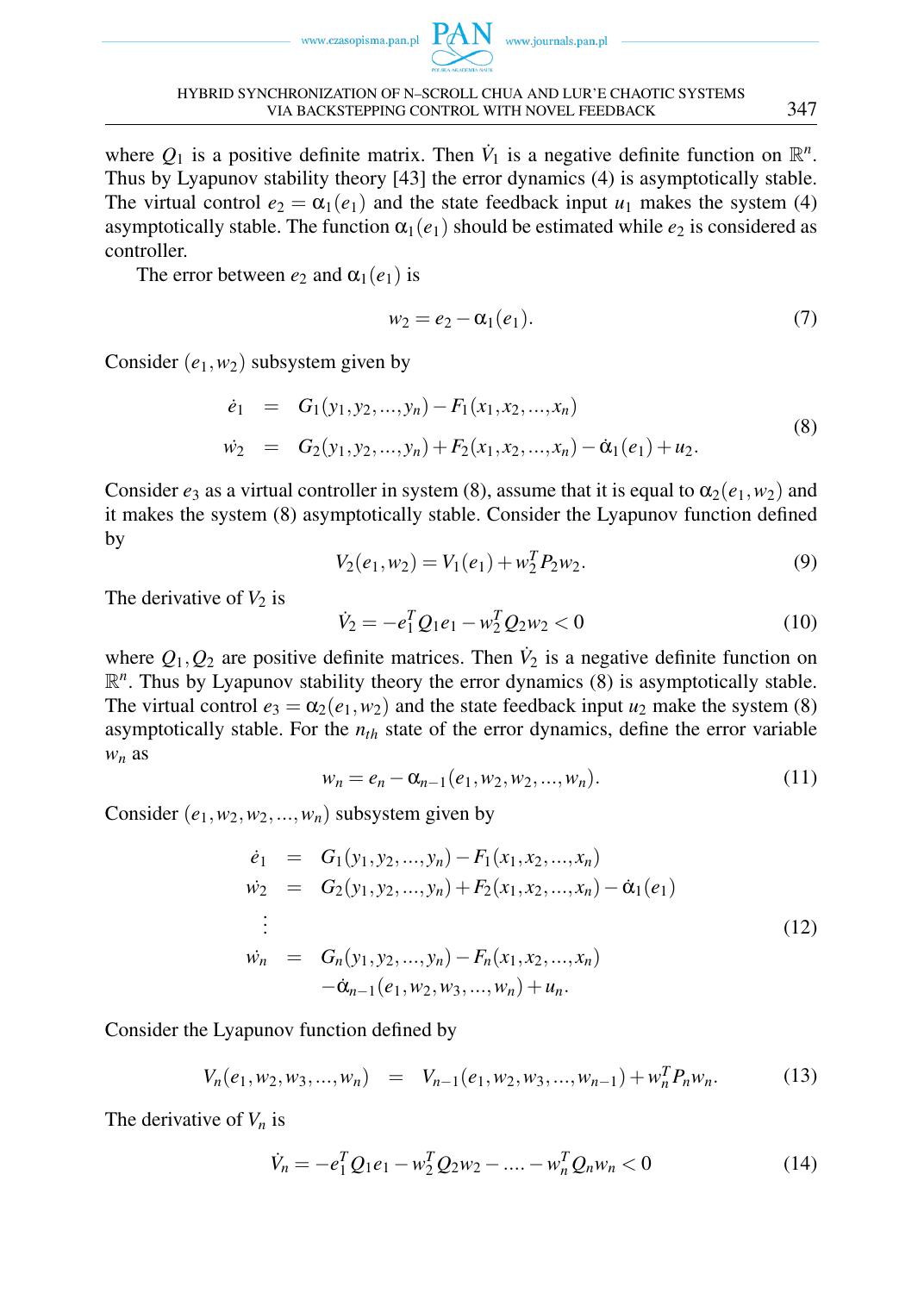

where  $Q_1, Q_2, Q_3, ..., Q_n$  are positive definite matrices. Then  $\dot{V}_n$  is a negative definite function on  $\mathbb{R}^n$ . Thus by Lyapunov stability theory the error dynamics (12) is stable. The virtual control  $e_n = \alpha_{n-1}(e_1, w_2, w_3, \ldots, w_{n-1})$  and the state feedback input  $u_n$  makes the system (12) asymptotically stable. Thus by Lyapunov stability theory, the error dynamics (3) is globally exponentially stable for all initial conditions  $e(0) \in \mathbb{R}^n$ . Hence, the states of the master and slave systems are globally and exponentially synchronized.

### 3. The system description

The first system in which we are interested is the n–scroll Chua system which is an improved model of chaotic system introduced by K. Wallace et.al. [40]. The second system is derived from Lur'e system. Both systems can be derived from simplified, generic electrical circuit.

### 3.1. The n–scroll Chua system

The dynamical equation of n–scroll Chua system with sine function [40], is given by

$$
\dot{x}_1 = \alpha(x_2 - f(x_1)) \n\dot{x}_2 = x_1 - x_2 + x_3 \n\dot{x}_3 = -\beta x_2
$$
\n(15)

where  $x_1, x_2, x_3$  are state variables and  $f(x_1)$ , given by

$$
f(x_1) = \begin{cases} \frac{b\pi}{2a}(x_1 - 2ac) & \text{if } x_1 \geq 2ac\\ -b\sin\left(\frac{\pi x_1}{2a} + d\right) & \text{if } -2ac \leq x_1 \leq 2ac\\ \frac{b\pi}{2a}(x_1 + 2ac) & \text{if } x_1 \leq -2ac \end{cases}
$$

is the piecewise linear function and is the only nonlinearity in the system. A sine function is couched to obtain the nonlinearity needed for generating chaos in Chua system.  $\alpha$ ,  $\beta$ , *a*, *b*, *c* and *d* are positive constants. When

$$
\alpha = 10.814, \beta = 14.0, a = 1.3, b = 0.11
$$
 (16)

2-scroll, 3-scroll, 4-scroll and 6-scroll attractors are generated with  $c = 1, 2, 3$ , and 5 respectively, as depicted in Fig. 1(a)-(d). A maximum of six scroll can be observed.

### 3.2. Lur'e chaotic system

The dynamical equation of Lur'e system (J. Suyken et.al. [41, 42]) with sign function is given by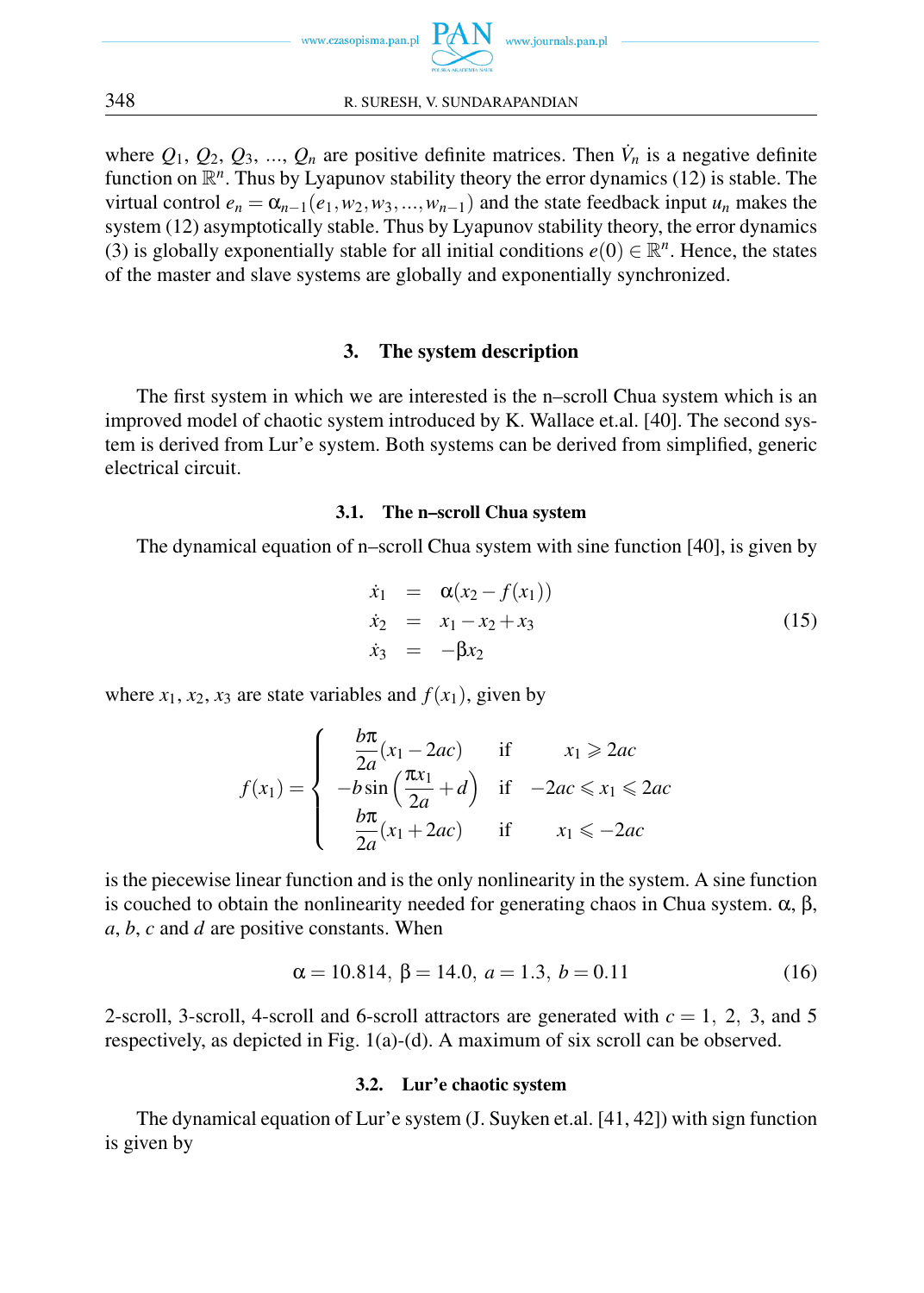

#### HYBRID SYNCHRONIZATION OF N–SCROLL CHUA AND LUR'E CHAOTIC SYSTEMS VIA BACKSTEPPING CONTROL WITH NOVEL FEEDBACK 349



Figure 1. (a). Phase orbit of 2–scroll Chua system when *c* = 1, (b). Phase orbit of 3–scroll Chua system when  $c = 2$ , (c). Phase orbit of 4–scroll Chua system when  $c = 3$ , (d). Phase orbit of 6–scroll Chua system when  $c = 5$ .

$$
\dot{x}_1 = x_2 \n\dot{x}_2 = x_3 \n\dot{x}_3 = ax_1 + bx_2 + cx_3 + 12\phi(x_1)
$$
\n(17)

where  $x_1, x_2, x_3$  are state variables. Function  $\phi(x_1)$  is given by

$$
\phi(x_1) = \begin{cases}\n kx_1 & \text{if } |x_1| \ge \frac{1}{k} \\
 sign(x_1) & otherwise\n\end{cases}
$$

where *a*, *b*, *c* and *k* are positive real constants. When

$$
a = -7.4, b = -4.1, c = -1, k = 3.6
$$
 (18)

the chaotic attractors are generated as shown in Fig. 2.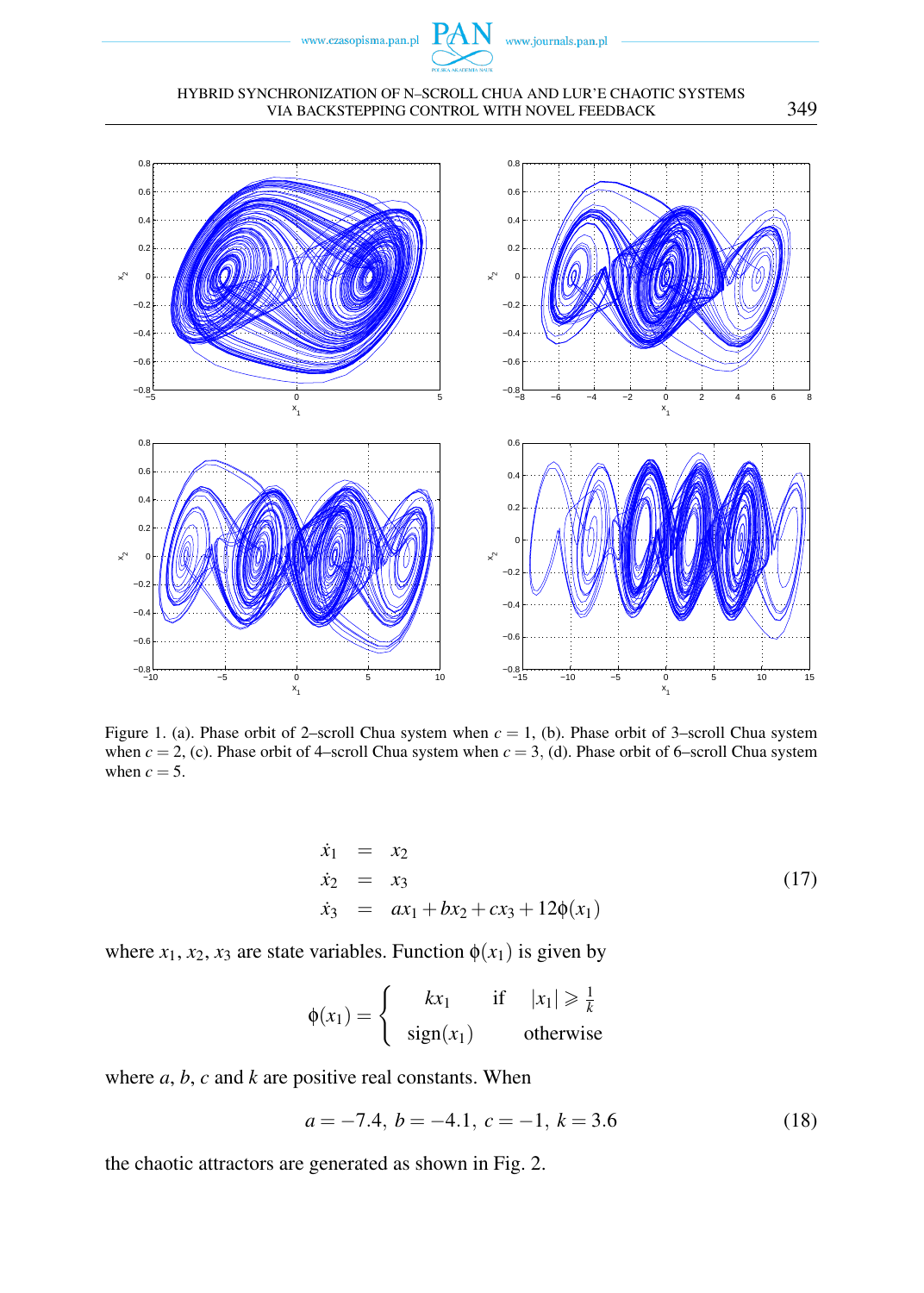



Figure 2. Phase orbits of Lur'e system.

# 4. The hybrid synchronization of identical n–scroll Chua systems via backstepping control design with novel feedback

In this section we apply the backstepping method with novel feedback function for the hybrid synchronization of identical Chua systems [40]. The master system is described by the chaotic n-scroll Chua's system dynamics (15) with parameters (16) which allows generating 2-scroll, 3-scroll, 4-scroll and 6-scroll attractors.The salve system is also described the chaotic n-scroll Chua's system dynamics

$$
\begin{array}{rcl}\n\dot{y}_1 & = & \alpha(y_2 - f(y_1)) + u_1 \\
\dot{y}_2 & = & y_1 - y_2 + y_3 + u_2 \\
\dot{y}_3 & = & -\beta y_2 + u_3\n\end{array}\n\tag{19}
$$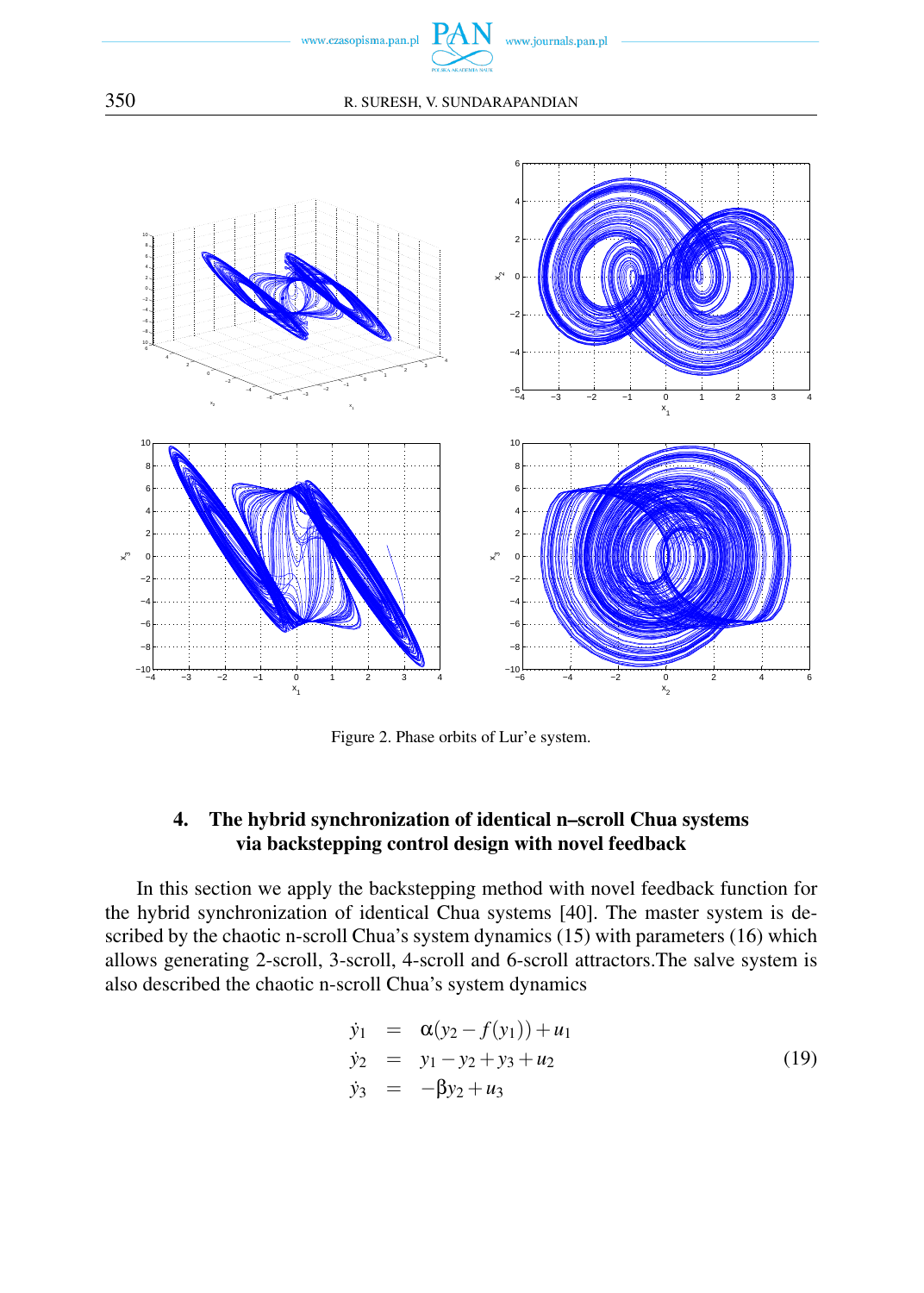www.czasopisma.pan.pl



where  $f(y_1)$  is given by

$$
f(y_1) = \begin{cases} \frac{b\pi}{2a}(y_1 - 2ac) & \text{if } y_1 \geq 2ac\\ -b\sin\left(\frac{\pi y_1}{2a} + d\right) & \text{if } -2ac \leq y_1 \leq 2ac\\ \frac{b\pi}{2a}(y_1 + 2ac) & \text{if } y_1 \leq -2ac \end{cases}
$$

and  $y(t)$ ( $i = 1, 2, 3$ )  $\in \mathbb{R}$  is a state vectors of the system. Let us define the error variables between the slave system (19) that is to be controlled and the controlling master system (15) as

$$
e_i = y_i \pm x_i, i = 1, 2, 3, ..., n.
$$

The error dynamics is obtained as

$$
\dot{e}_1 = \alpha y_2 - \alpha x_2 - \alpha [f(y_1) - f(x_1)] + u_1 \n\dot{e}_2 = y_1 + x_1 - e_2 + y_3 + x_3 + u_2 \n\dot{e}_3 = -\beta y_2 + \beta x_2 + u_3.
$$
\n(20)

We introduce the backstepping procedure to design the controller  $u_i$ ,  $i = 1, 2, 3$  where  $u_i$  are the control feedbacks. As long as these feedbacks stabilize system (20), the error converges to zero as the time  $t \to \infty$ .

Firstly we consider the stability of the system

$$
\dot{e}_1 = \alpha y_2 - \alpha x_2 - \alpha [f(y_1) - f(x_1)] + u_1 \tag{21}
$$

where  $e_2$  is regarded as virtual controller. The Lyapunov function is defined by

$$
V_1(e_1) = \frac{1}{2}e_1^2\tag{22}
$$

and its derivative is as follows

$$
\dot{V}_1 = e_1(-e_2 - e_1). \tag{23}
$$

Assume the controller  $e_2 = \alpha_1(e_1)$ . If  $\alpha_1(e_1) = 0$  and

$$
u_1 = \alpha x_2 - \alpha y_2 + \alpha (f(y_1) - f(x_1)) - e_2 - e_1
$$

then

$$
\dot{V}_1 = -e_1^2
$$

which is negative definite function. The recursive feedback  $u_1$  and  $\alpha_1(e_1)$  makes the system (20) asymptotically stable. Function  $\alpha_1(e_1)$  is the estimating function when  $e_2$  is considered as a controller. The error between  $e_2$  and  $\alpha_1(e_1)$  is

$$
w_2 = e_2 - \alpha_1(e_1). \tag{24}
$$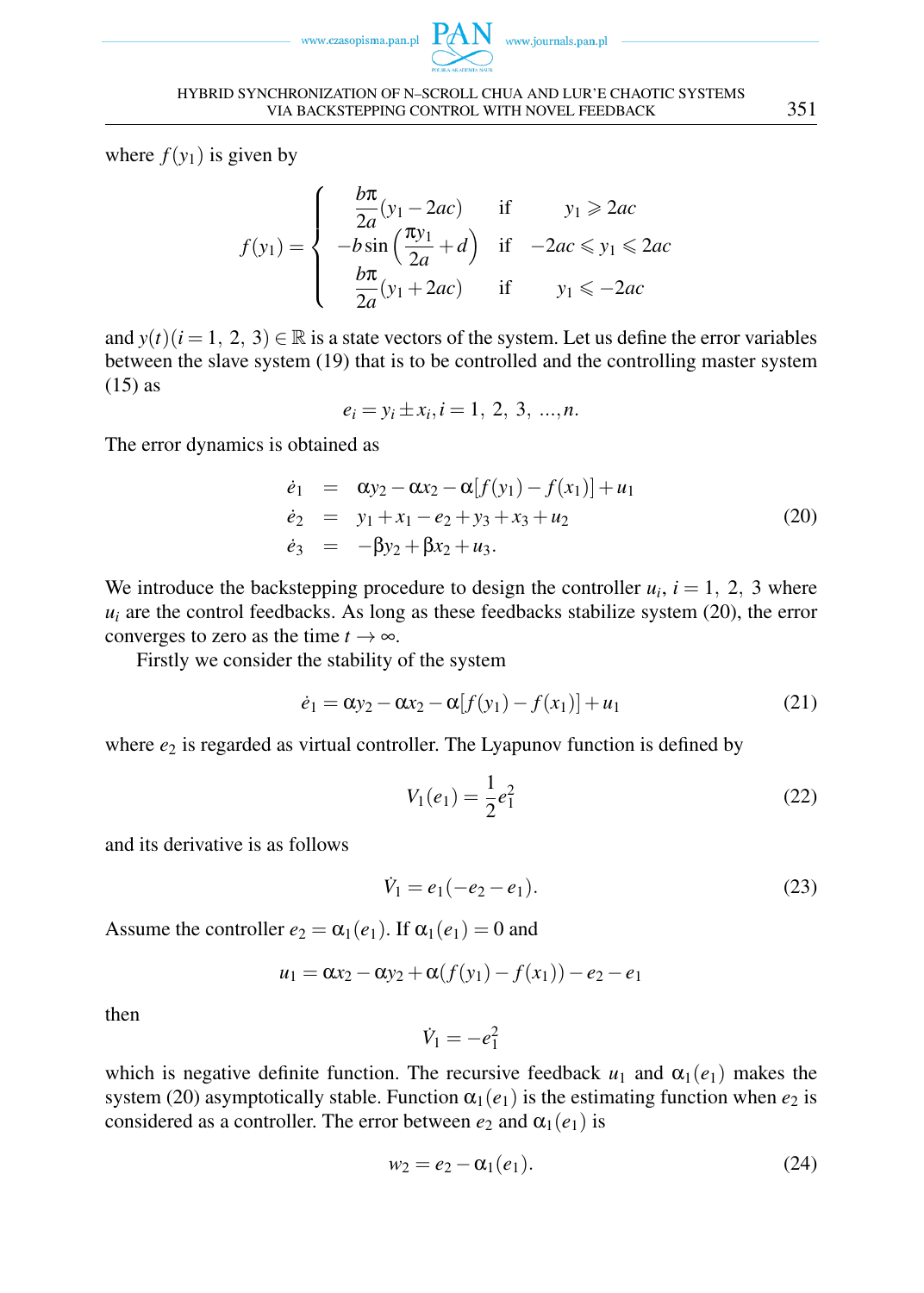

Consider (*e*1*,w*2) subsystem given by

$$
\dot{e}_1 = -e_2 - e_1
$$
  
\n
$$
\dot{w}_2 = y_1 + x_1 - e_2 + y_3 + x_3 + u_2
$$
\n(25)

and  $e_3$  as a virtual controller in system (25). Assume that if it is equal to  $\alpha_2(e_1, w_2)$ , then it makes system (25) asymptotically stable. Now the Lyapunov function is defined by

$$
V_2(e_3, w_2) = V_1(e_1) + \frac{1}{2}w_2^2.
$$
 (26)

The derivative of  $V_2(e_3, w_2)$  is

$$
\dot{V}_2 = -e_1^2 + w_2^2(-w_2 + e_3). \tag{27}
$$

If  $\alpha_2(e_1, w_2) = 0$  and

 $u_2 = e_1 - y_1 - x_1 - y_3 - x_3 + e_3$ 

then

$$
\dot{V}_2 = -e_1^2 - w_2^2
$$

which is negative definite function. The recursive control  $u_2$  and  $\alpha_2(e_1, w_2)$  makes the system  $(25)$  asymptotically stable. Define the error variable  $w_3$  as

$$
w_3 = e_3 - \alpha_2(e_1, w_2). \tag{28}
$$

Consider  $(e_1, w_2, w_3)$  subsystem given by

$$
\begin{array}{rcl}\n\dot{e}_1 &=& -e_1 - w_2 \\
\dot{w}_2 &=& e_1 - w_2 + w_3 \\
\dot{w}_3 &=& \beta y_2 + \beta x_2 + u_3\n\end{array} \tag{29}
$$

and the Lyapunov function defined by

$$
V_3(e_1, w_2, w_3) = V_2(e_1, w_2) + \frac{1}{2}w_3^2.
$$
 (30)

The derivative of  $V_3(e_3, w_2, w_3)$  is

$$
\dot{V}_3 = -e_1^2 - w_2^2 + w_3(w_2 - \beta y_2 + \beta x_2 + u_3). \tag{31}
$$

If  $u_3 = βy_2 - βx_2 - w_2 - w_3$  then

$$
\dot{V}_3 = -e_1^2 - w_2^2 - w_3^2
$$

which is negative definite function. The recursive feedback  $u_3$  makes the system (29) asymptotically stable. Thus, by Lyapunov stability theory [43], the error dynamics (20) is globally exponentially stable. Hence, we obtain the following result.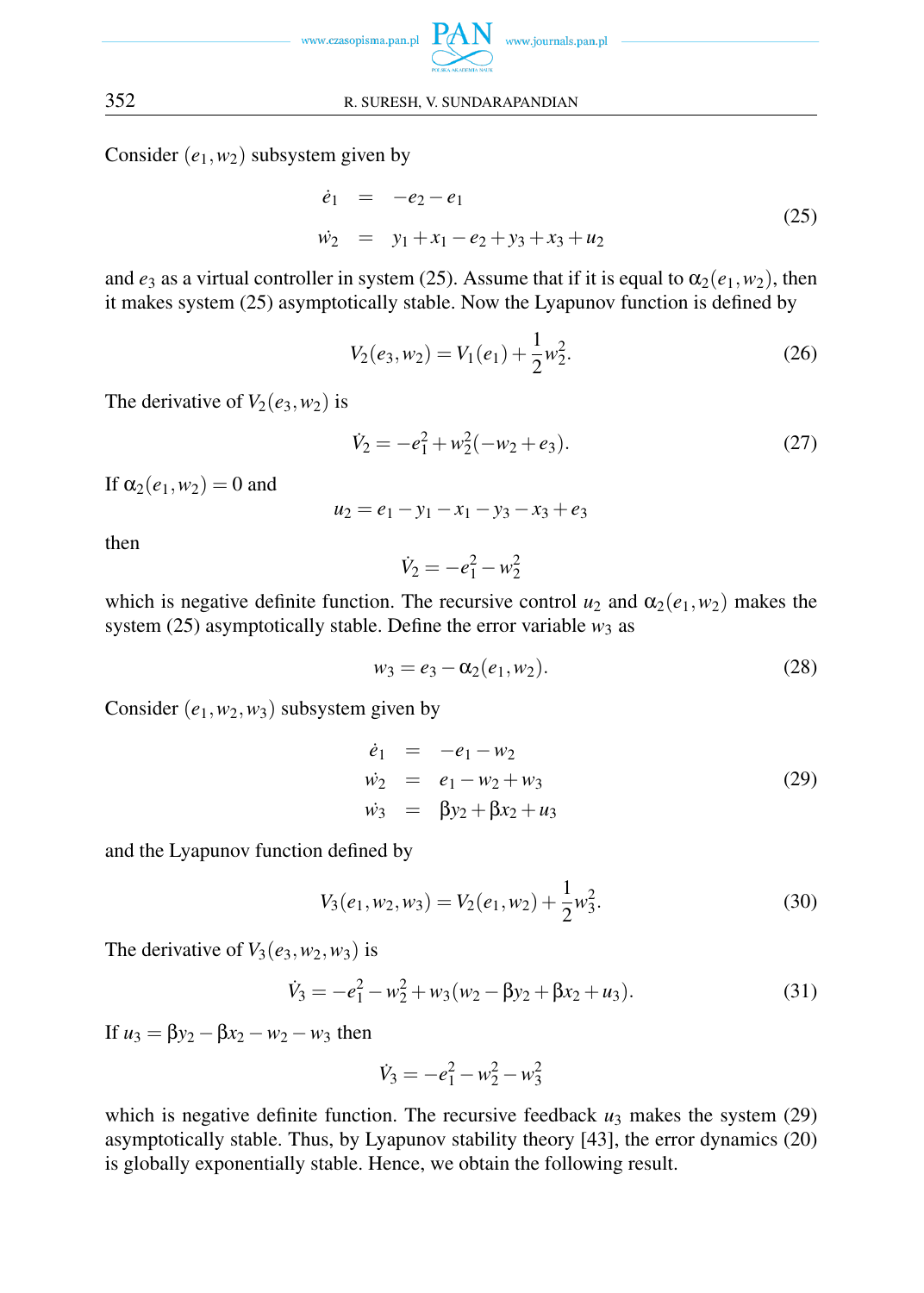



Theorem 1 *The identical n–scroll Chua's systems* (15) *and* (19) *are globally and exponentially hybrid synchronized with the backstepping controls*

$$
u_1 = \alpha x_2 - \alpha y_2 + \alpha (f(y_1) - f(x_1)) - e_2 - e_1
$$
  
\n
$$
u_2 = e_1 - y_1 - x_1 - y_3 - x_3 + e_3
$$
  
\n
$$
u_3 = \beta y_2 - \beta x_2 - w_2 - w_3.
$$
\n(32)

# Numerical simulation

For the numerical simulations, the fourth order Runge-Kutta method is used to solve the system of differential equations (15) and (19) with the backstepping controls  $u_1, u_2$ and  $u_3$  given by (32). The parameters of the systems (15) and (19) are

$$
\alpha = 10.814, \beta = 14.0, a = 1.3, b = 0.11, c = 3.
$$

Initial value of the master system (15) are chosen as

$$
x_1(0) = 0.125, x_2(0) = 0.625x_3(0) = 0.941
$$

and slave system (19) are chosen as

$$
y_1(0) = 0.874
$$
,  $y_2(0) = 0.465$ ,  $y_3(0) = 0.596$ 

Fig. 3 (a) and (b) depict the hybrid synchronization of identical n–scroll Chua's systems (15) and (19).

# 5. The hybrid synchronization of identical Lur'e systems via backstepping control design with novel feedback

In this section we apply the backstepping method with novel feedback function for the hybrid synchronization of identical Lur'e systems [41, 42]. The master system is described by the chaotic Lur'e dynamics (17) with parameters (18). The slave system also described by Lur'e dynamic sa follows

$$
\dot{y}_1 = y_2 + u_1 \n\dot{y}_2 = y_3 + u_2 \n\dot{y}_3 = ey_1 + fy_2 + gy_3 + 12\phi(y_1) + u_3 \n\text{by } \phi(x_1) = \begin{cases}\n\frac{ky_1}{y_1} & \text{if } |y_1| \geq \frac{1}{k}\n\end{cases}
$$
\n(33)

where  $\phi(y_1)$  is given  $\int$  sign( $y_1$ ) otherwise

 $y(t)(i = 1, 2, 3) \in \mathbb{R}^3$  is a state vectors of the system. Let us define the error variables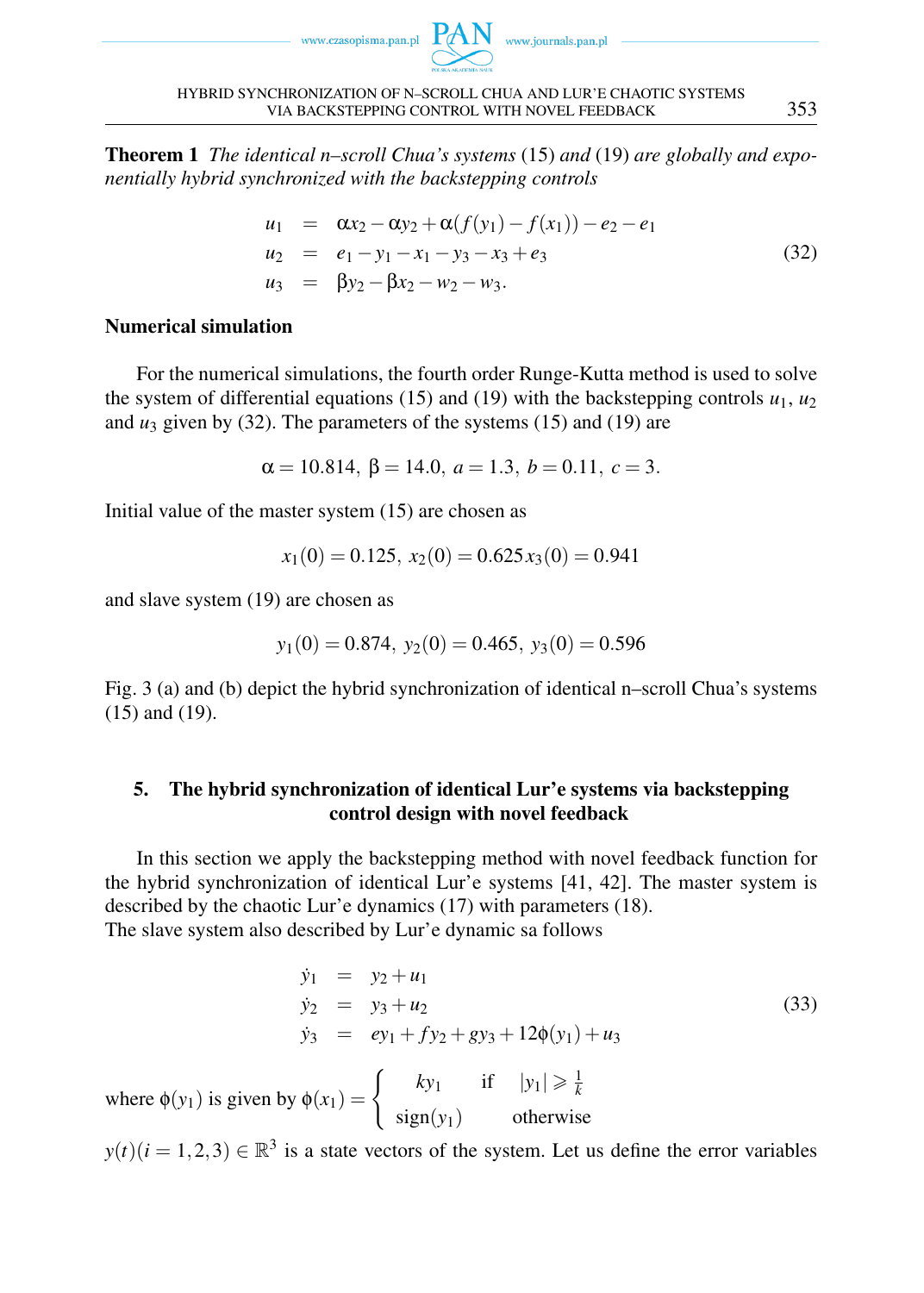



Figure 3. (a). The hybrid synchronization of identical n–scroll Chua's system, (b). Error plot for identical n–scroll Chua's system.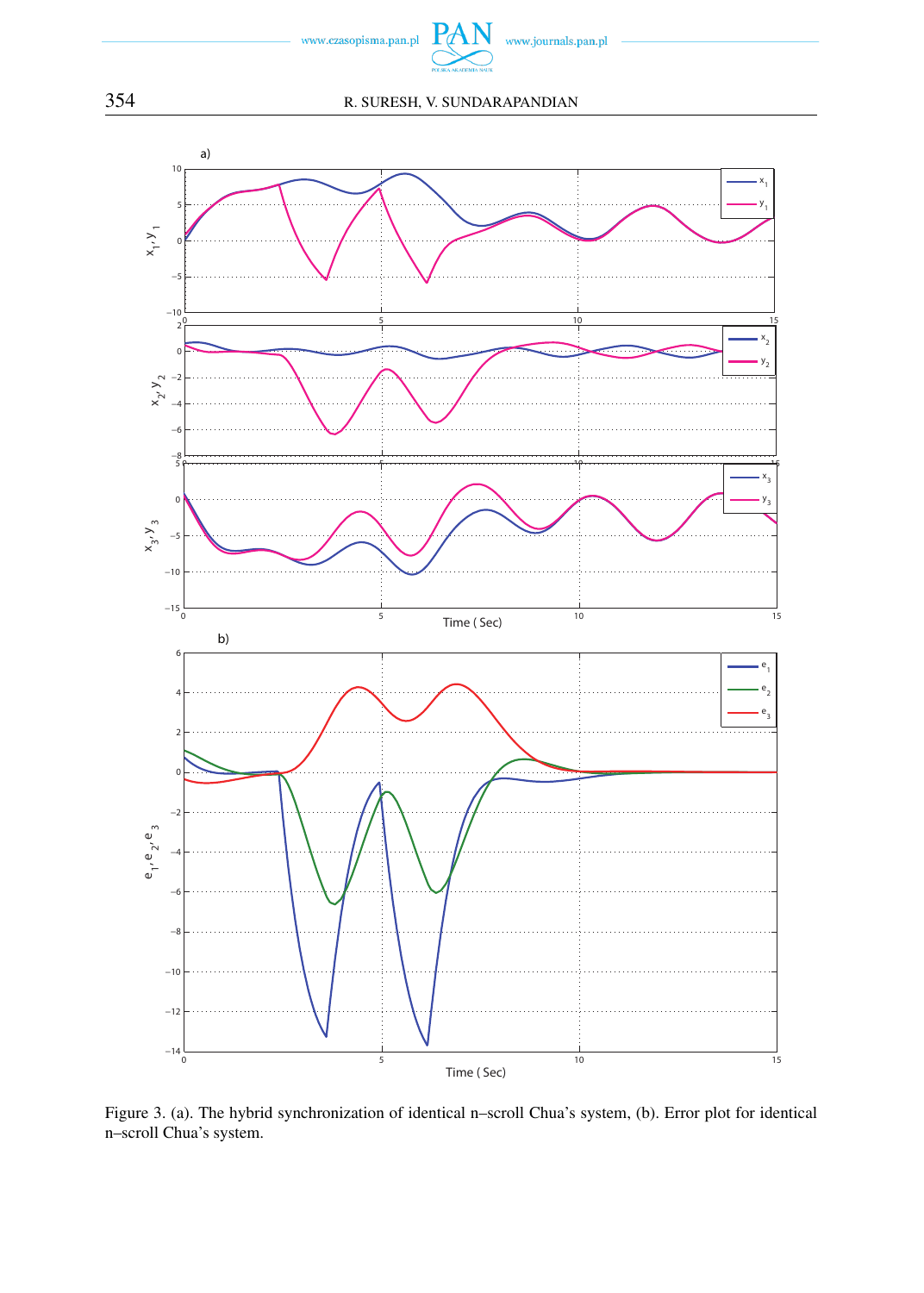www.czasopisma.pan.pl



HYBRID SYNCHRONIZATION OF N–SCROLL CHUA AND LUR'E CHAOTIC SYSTEMS VIA BACKSTEPPING CONTROL WITH NOVEL FEEDBACK 355

between the slave system (33) that is to be controlled and the controlling master system (17) as

$$
e_i = y_i \pm x_i, i = 1, 2, 3, ..., n.
$$

The error dynamics is obtained as

$$
\begin{array}{rcl}\n\dot{e}_1 & = & y_2 - x_2 + u_1 \\
\dot{e}_2 & = & x_3 + y_3 + u_2 \\
\dot{e}_3 & = & ae_1 + b(y_2 - x_2) + ce_3 + 12(\phi(y_1) - \phi(x_1)) + u_3.\n\end{array} \tag{34}
$$

We introduce the backstepping procedure to design the controller  $u_i$ ,  $i = 1, 2, 3$ , where  $u_i, i = 1, 2, 3$  are control feedbacks. As long as these feedbacks stabilize system (34) error converges to zero as time goes to infinity.

Firstly we consider the stability of the system

$$
\dot{e}_1 = y_2 - x_2 + u_1 \tag{35}
$$

where  $e_2$  is regarded as virtual controller. We consider the Lyapunov function defined by

$$
V_1(e_1) = \frac{1}{2}e_1^2\tag{36}
$$

and its the derivative as follows

$$
\dot{V}_1 = e_1(y_2 - x_2 + u_1). \tag{37}
$$

Assume the controller  $e_2 = \alpha_1(e_1)$ . If

$$
u_1 = x_2 - y_2 - e_1 + e_2
$$

and  $\alpha_1(e_1) = 0$  then

$$
\dot{V_1}=-\beta e_1^2
$$

which is negative definite function. The recursive feedback control  $u_1$  and  $\alpha_1(e_1)$  makes the system (35) asymptotically stable. Function  $\alpha_1(e_1)$  is an estimating function when *e*<sub>2</sub> is considered as a controller. The error between  $e_2$  and  $\alpha_1(e_1)$  is

$$
w_2 = e_2 - \alpha_1(e_2) \tag{38}
$$

Consider  $(e_1, w_2)$  subsystem given by

$$
\dot{e}_1 = w_2 - e_1 \n\dot{w}_2 = x_3 + y_3 + u_2
$$
\n(39)

and  $e_3$  as a virtual controller in system (39). Assume that it is equal to  $\alpha_2(e_3, w_2)$  and it makes system (39) asymptotically stable. Consider the Lyapunov function defined by

$$
V_2(e_1, w_2) = V_1(e_1) + \frac{1}{2}w_2^2.
$$
\n(40)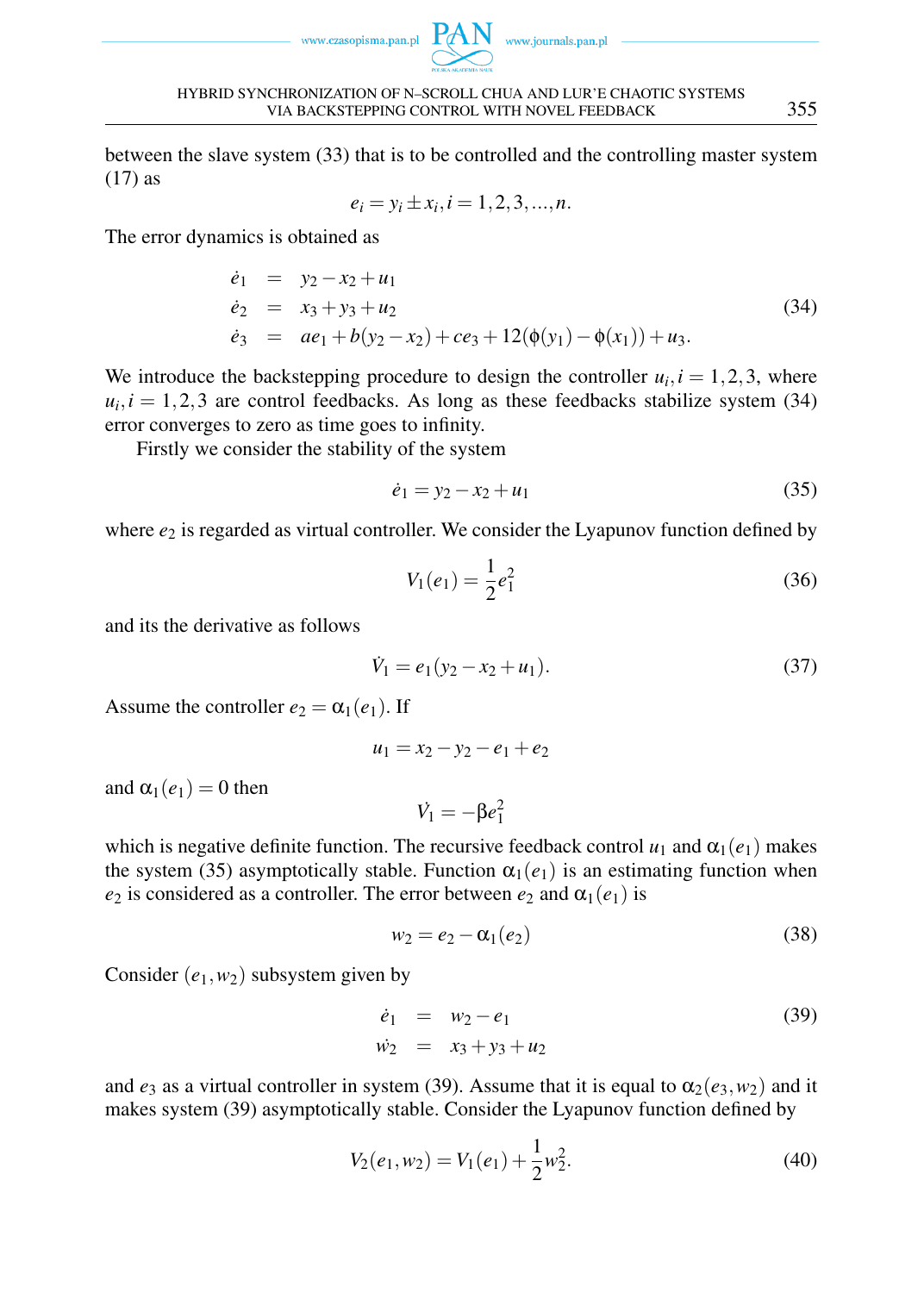

The derivative of  $V_2(e_1, w_2)$  is

$$
\dot{V}_2 = -e_1^2 + w_2(w_2 + x_3 + y_3 + u_2). \tag{41}
$$

If

 $u_2 = -e_1 - w_2 + e_3 - x_3 - y_3$ 

and  $\alpha_2(e_1, w_2) = 0$  then

$$
\dot{V_2} = -e_1^2 - w_2^2
$$

which is negative definite function. The recursive feedback  $u_2$  and  $\alpha_2(e_1, w_2)$  makes the system (39) asymptotically stable. Define the error variable  $w_3$  as

$$
w_3 = e_3 - \alpha_2(e_1, w_2). \tag{42}
$$

Consider  $(e_1, w_2, w_3)$  subsystem given by

$$
\begin{array}{rcl}\n\dot{e}_1 & = & w_2 - e_1 \\
\dot{w}_2 & = & w_3 - w_2 - e_1 \\
\dot{w}_3 & = & ae_1 + b(y_2 - x_2) + ce_3 + 12(\phi(y_1) - \phi(x_1)) + u_3.\n\end{array} \tag{43}
$$

Consider the Lyapunov function defined by

$$
V_3(e_1, w_2, w_3) = V_2(e_1, w_2) + \frac{1}{2}w_3^2.
$$
 (44)

The derivative of  $V_3(e_1, w_2, w_3)$  is

$$
\dot{V}_3 = -e_1^2 - w_2^2 + w_3((a - b - 2)e_1 \n+ (b - 2 - 2c + 1)w_2 + (2 + c)w_3 \n+ 12(\phi(y_1) - \phi(x_1)) + u_3).
$$
\n(45)

If

$$
u_3 = -w_2 - w_3 - ae_1 - b(y_2 - x_2) - ce_3 -12(\phi(y_1) - \phi(x_1))
$$
\n(46)

then

$$
\dot{V}_3 = -e_1^2 - w_2^2 - w_3^2
$$

which is negative definite function. The recursive feedback  $u_3$  makes the system (43) asymptotically stable.Thus, by Lyapunov stability theory, the error dynamics (34) is globally exponentially stable. Hence, we obtain the following result.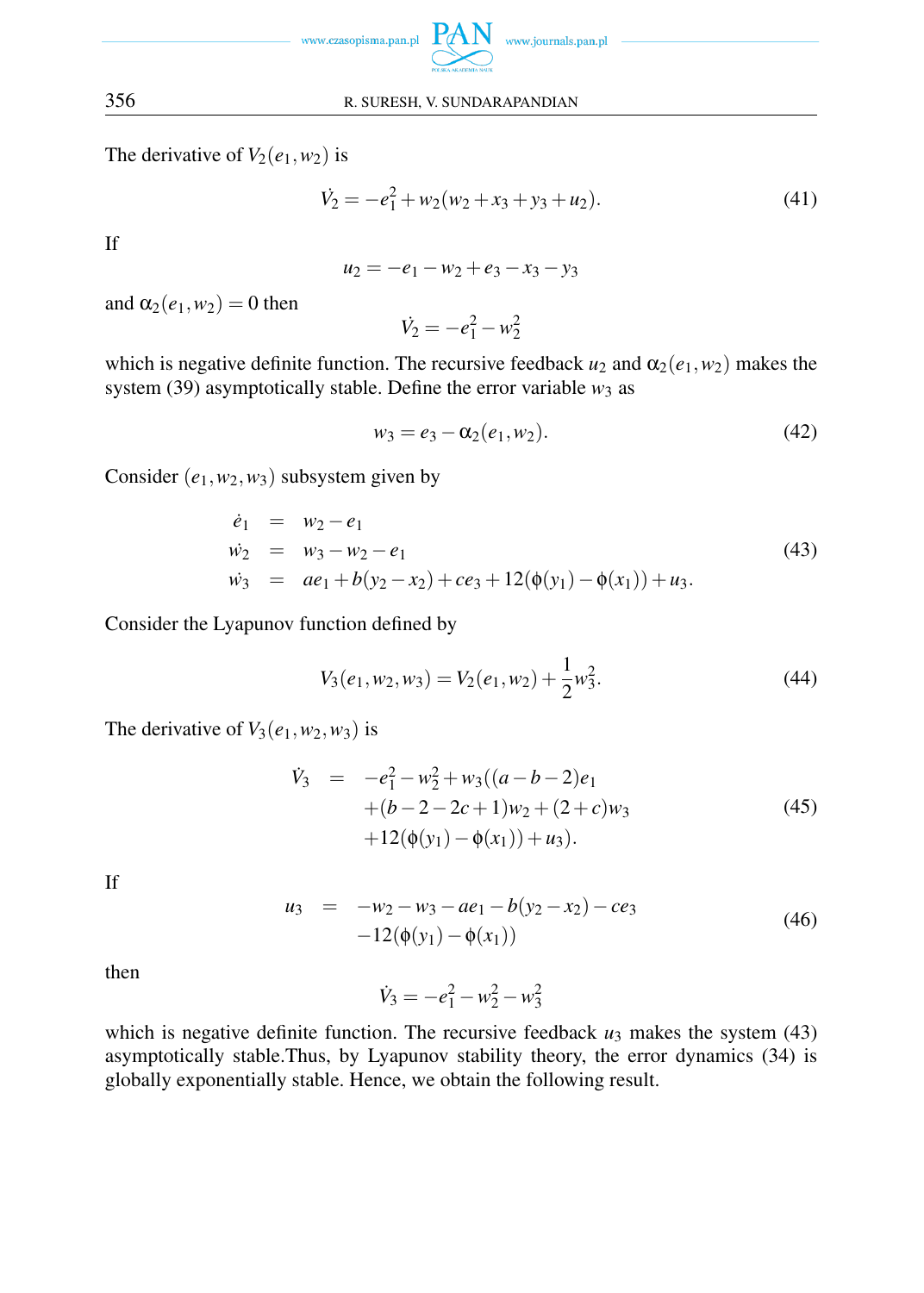



Theorem 2 *The identical Lur'e systems* (17) *and* (33) *are globally and exponentially hybrid synchronized with the backstepping controls*

$$
u_1 = x_2 - y_2 - e_1 + e_2
$$
  
\n
$$
u_2 = u_2 = -e_1 - w_2 + e_3 - x_3 - y_3
$$
  
\n
$$
u_3 = -w_2 - w_3 - ae_1 - b(y_2 - x_2) - ce_3
$$
  
\n
$$
-12(\phi(y_1) - \phi(x_1))
$$
\n(47)

# Numerical Simulation

For the numerical simulations, the fourth order Runge-Kutta method is used to solve the system of differential equations (17) and (33) with the backstepping controls  $u_1, u_2$ and  $u_3$  given by (47). The parameters of the systems (17) and (33) are taken in the chaotic case as

$$
a = -7.4
$$
,  $b = -4.1$ ,  $c = -1$ .  $k = 3.6$ .

The initial value of the master system (17) are chosen as

$$
x_1(0) = 0.785, x_2(0) = 0.943, x_3(0) = 0.212
$$

and slave system (33) are chosen as

$$
y_1(0) = 0.253
$$
,  $y_2(0) = 0.558$ ,  $y_3(0) = 0.756$ 

Fig. 4 (a) and (b) depict the synchronization of identical Lur'e systems (17) and (33).

# 6. The hybrid synchronization of n–scroll Chua system and Lur'e system via backstepping control design with novel feedback

In this section we apply the backstepping method with novel feedback function for the hybrid synchronization of n–scroll Chua [40] and Lur'e systems [41, 42]. The master system is described by the chaotic n-scroll Chua's system dynamics (15) with parameters (16).

The slave system is described by Lur'e system as follows

$$
\dot{y}_1 = y_2 + u_1
$$
  
\n
$$
\dot{y}_2 = y_3 + u_2
$$
  
\n
$$
\dot{y}_3 = \eta y_1 + \theta y_2 + \lambda y_3 + 12\phi(y_1) + u_3
$$
  
\nwhere  $\phi(y_1)$  is given by  $\phi(y_1) = \begin{cases} ky_1 & \text{if } |y_1| \geq \frac{1}{k} \\ sign(y_1) & \text{otherwise} \end{cases}$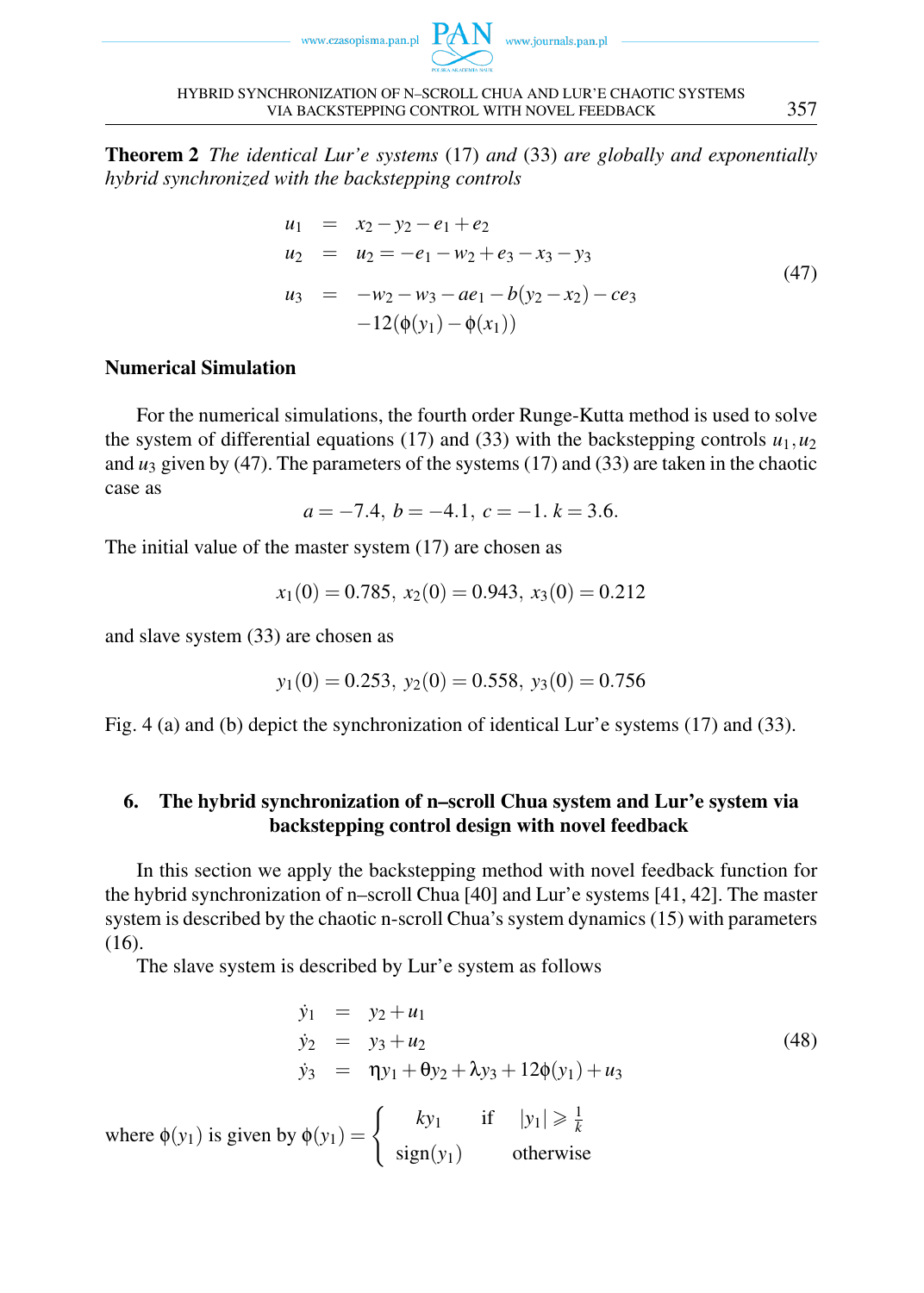



Figure 4. (a). The hybrid synchronization of identical Lur'e system, (b). Error plot for identical Lur'e system.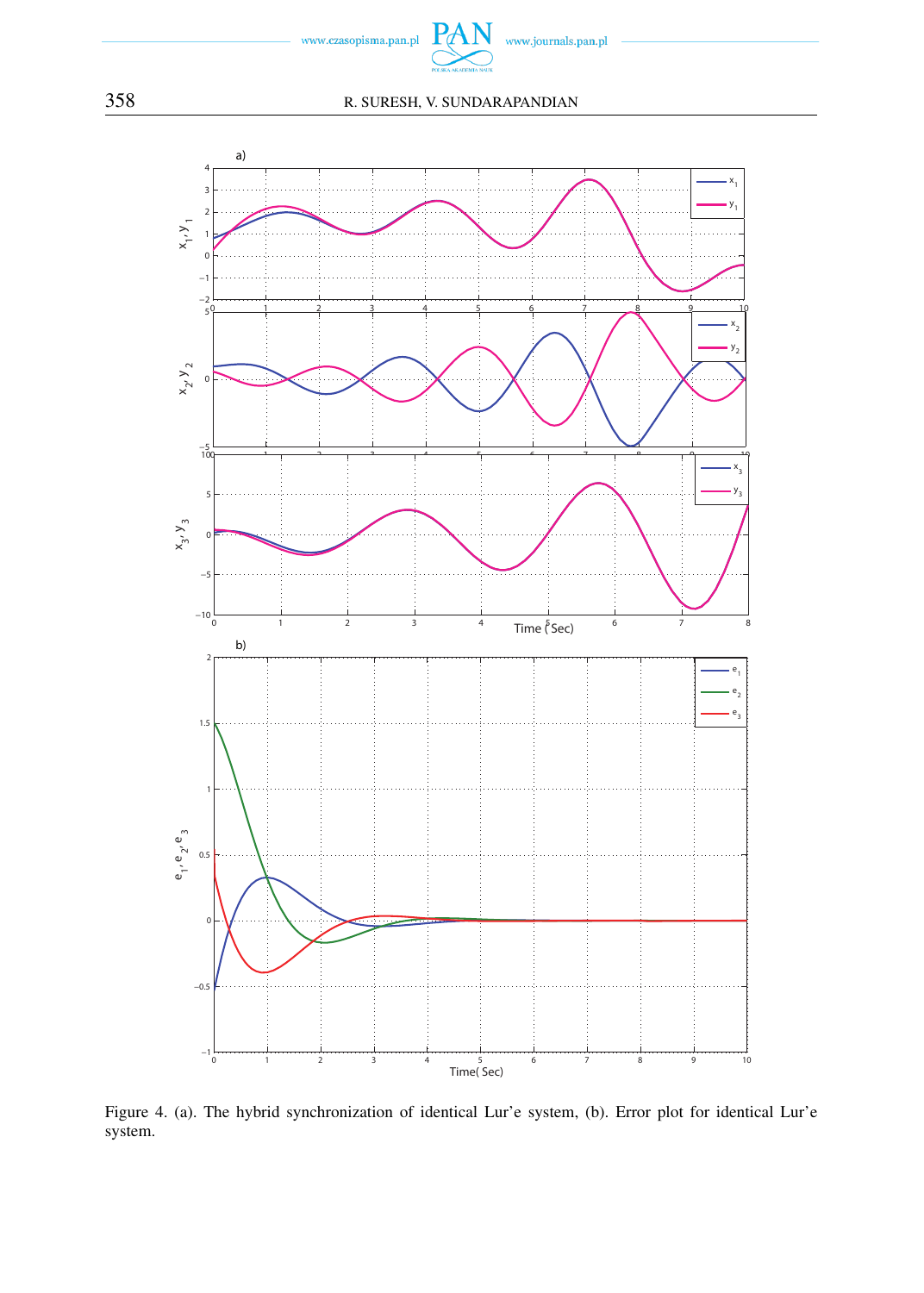



HYBRID SYNCHRONIZATION OF N–SCROLL CHUA AND LUR'E CHAOTIC SYSTEMS VIA BACKSTEPPING CONTROL WITH NOVEL FEEDBACK 359

where  $y(t)$  ( $i = 1, 2, 3$ )  $\in \mathbb{R}^3$  is a state vectors of the system,  $\eta$ ,  $\theta$ ,  $\lambda$  and  $k$  are positive real constants. When

$$
\eta = -7.4, \ \theta = -4.1, \ \lambda = -1, \ k = 3.6
$$

the chaotic attractors are generated. Let us define the error variables between the slave system (48) that is to be controlled and the controlling master system (15) as

$$
e_i = y_i \pm x_i, i = 1, 2, 3, ..., n.
$$

The error dynamics is obtained as

$$
\begin{array}{rcl}\n\dot{e}_1 & = & y_2 - \alpha(x_2 - f(x_1)) + u_1 \\
\dot{e}_2 & = & y_3 + x_1 - x_2 + x_3 + u_2 \\
\dot{e}_3 & = & \eta y_1 + \theta y_2 + \lambda y_3 + 12\phi(y_1) + \beta x_2 + u_3\n\end{array} \tag{49}
$$

We introduce the backstepping procedure to design the controller  $u_i$ ,  $i = 1, 2, 3$  where  $u_i$ ,  $i = 1, 2, 3$  are control feedbacks. As long as these feedbacks stabilize system (49), the error converge to zero as the time *t* goes to infinity. Firstly we consider the stability of the system

$$
\dot{e}_1 = y_2 - \alpha(x_2 - f(x_1)) + u_1 \tag{50}
$$

where  $e_2$  is regarded as virtual controller. We consider the Lyapunov function defined by

$$
V_1(e_1) = \frac{1}{2}e_1^2.
$$
\n(51)

The derivative of  $V_1$  is as follows

$$
\dot{V}_1 = e_1(y_2 - \alpha(x_2 - f(x_1)) + u_1). \tag{52}
$$

Assume the controller  $e_2 = \alpha_1(e_1)$ . If  $\alpha_1(e_1) = 0$  and the feedback input

 $u_1 = -e_1 + e_2 - y_2 + \alpha(x_2 - f(x_1))$ 

then

$$
\dot{V}_1 = -e_1^2
$$

which is negative definite function. The recursive feedback  $u_1$  and  $\alpha_1(e_1)$  makes the system (50) asymptotically stable. Function  $\alpha_1(e_1)$  is an estimating function when  $e_2$  is considered as a controller. The error between  $e_2$  and  $\alpha_1(e_1)$  is

$$
w_2 = e_2 - \alpha_1(e_1). \tag{53}
$$

Consider  $(e_1, w_2)$  subsystem given by

$$
\begin{array}{rcl}\n\dot{e}_1 & = & -e_1 + e_2 \\
\dot{w}_2 & = & y_3 + x_1 - x_2 + x_3 + u_2\n\end{array}\n\tag{54}
$$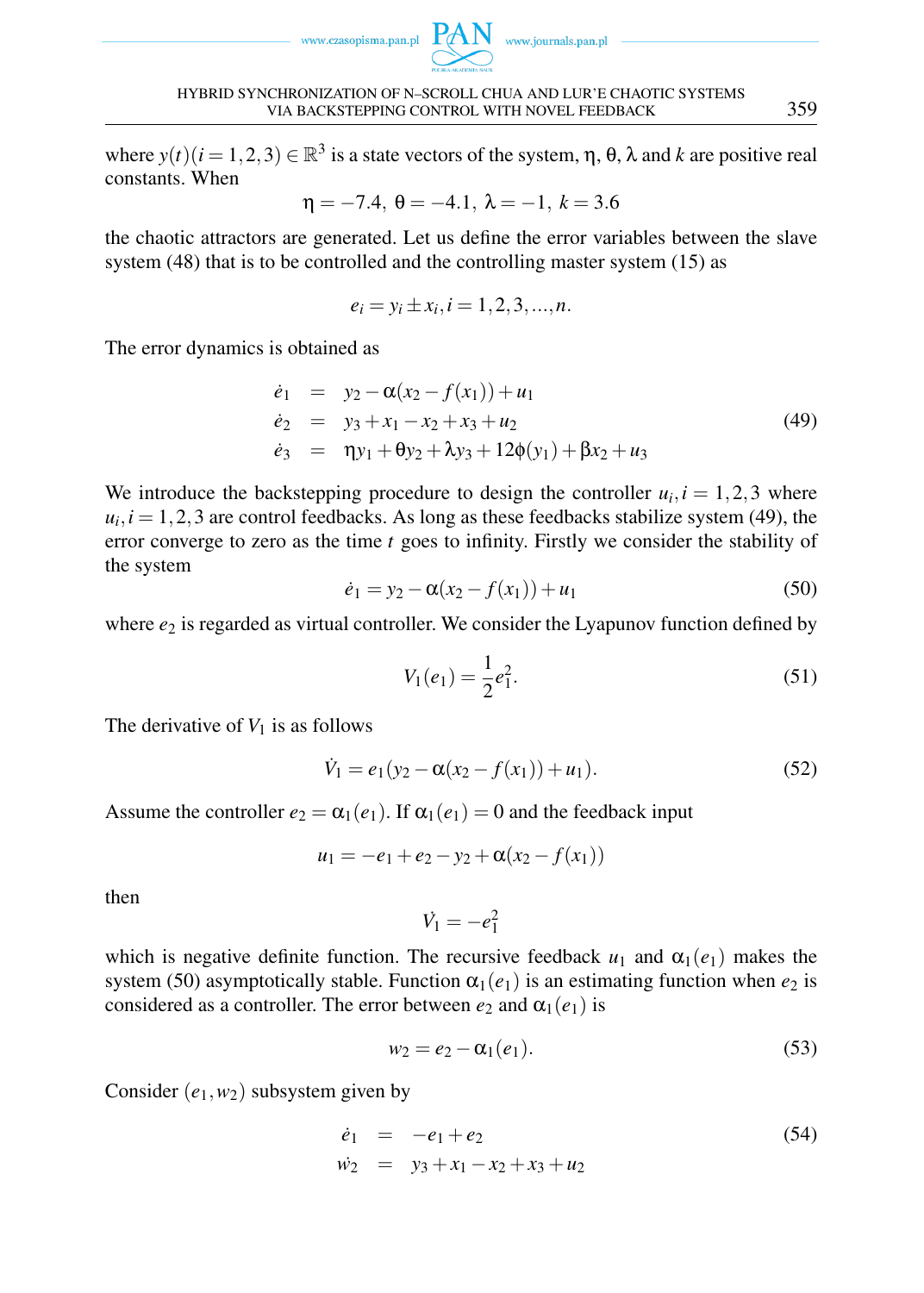

and *e*<sup>3</sup> as a virtual controller in system (54). Assume that the controller equal to  $\alpha_2(e_3, w_2)$  makes system (54) asymptotically stable. Consider the Lyapunov function defined by

$$
V_2(e_1, w_2) = V_1(e_1) + \frac{1}{2}w_2^2.
$$
 (55)

The derivative of  $V_2(e_1, w_2)$  is

$$
\dot{V}_2 = -e_1^2 + w_2(e_1 + y_3 + x_1 - x_2 + x_3 + u_2). \tag{56}
$$

If  $e_3 = \alpha_2(e_1, w_2) = 0$  and the feedback input

$$
u_2 = -w_2 - e_1 - y_3 - x_1 + x_2 - x_3 + e_3
$$

then

$$
\dot{V}_2 = -e_1^2 - w_2^2
$$

which is negative definite function. The recursive feedback  $u_2$  and  $\alpha_2(e_1, w_2)$  make the system (54) asymptotically stable. Define the error variable  $w_3$  as

$$
w_3 = e_3 - \alpha_2(e_1, w_2). \tag{57}
$$

Consider  $(e_1, w_2, w_3)$  subsystem given by

$$
\begin{array}{rcl}\n\dot{e}_3 & = & -e_1 + w_2 \\
\dot{w}_2 & = & w_3 - e_1 - w_2 \\
\dot{w}_3 & = & \eta y_1 + \theta y_2 + \lambda y_3 + 12\phi(y_1) + \beta x_2 + u_3.\n\end{array} \tag{58}
$$

Consider also the Lyapunov function defined by

$$
V_3(e_3, w_2, w_3) = V_2(e_1, w_2) + \frac{1}{2} w_3^T w_3.
$$
\n(59)

The derivative of  $V_3(e_3, w_2, w_3)$  is

$$
\dot{V}_3 = -e_1^2 - (w_2^2) + w_3(w_2 + \eta y_1 + \theta y_2 + \lambda y_3 + 12\phi(y_1) + \beta x_2 + u_3).
$$
\n(60)

If

$$
u_3 = -w_2 - \eta y_1 - \theta y_2 - \lambda y_3 - 12\phi(y_1) - \beta x_2 - w_3
$$

then

$$
\dot{V}_3 = -e_1^2 - (w_2^2) - w_3^2
$$

which is negative definite function. The recursive feedback control  $u_3$  makes the system (58) asymptotically stable. Thus, by Lyapunov stability theory, the error dynamics (49) is globally exponentially stable. Hence, we obtain the following result.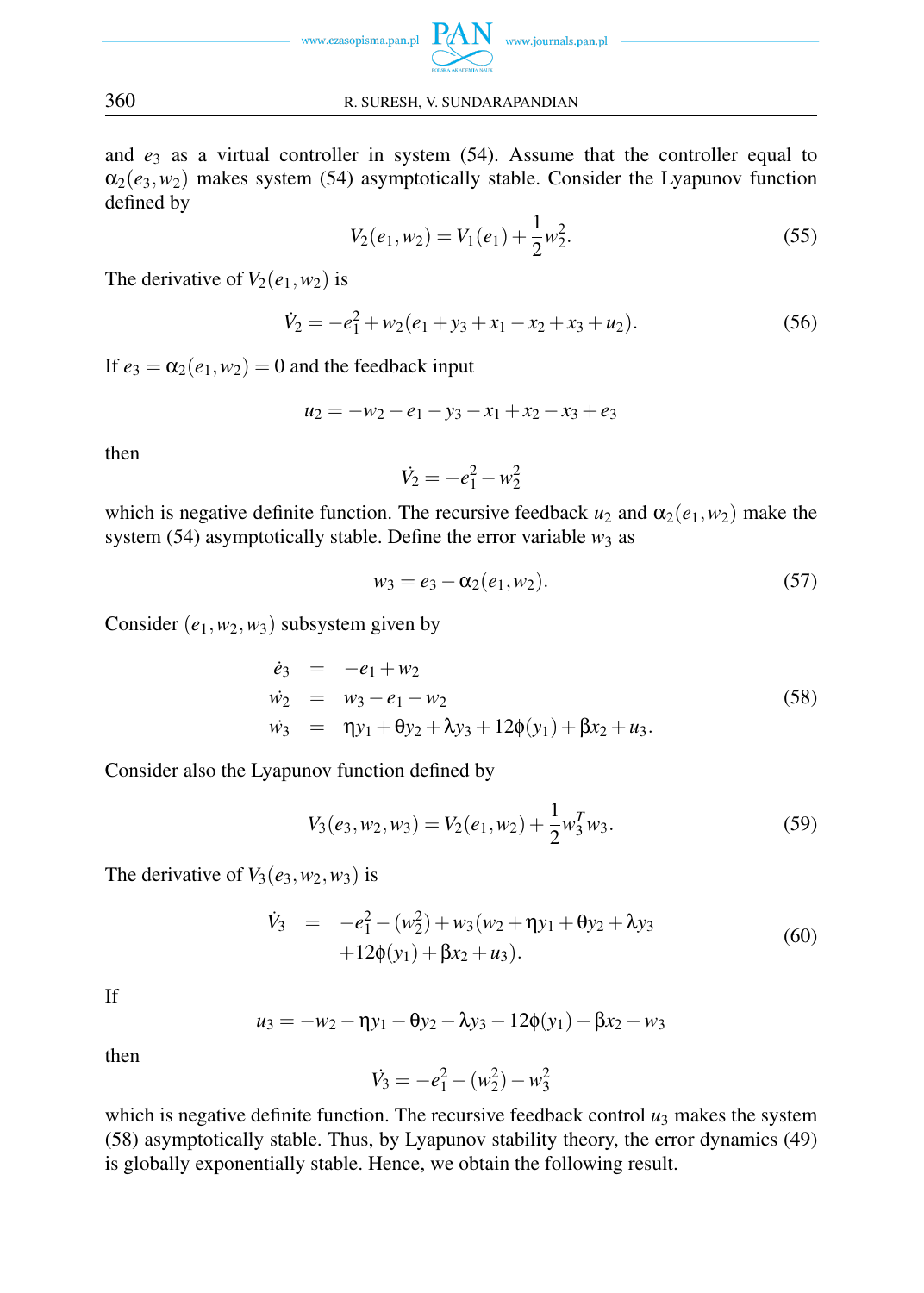



Theorem 3 *The n–scroll Chua's system* (15) *and Lur'e chaotic system* (48) *are globally and exponentially hybrid synchronized with the backstepping controls design with feedback inputs*

$$
u_1 = -e_1 + e_2 - y_2 + \alpha(x_2 - f(x_1))
$$
  
\n
$$
u_2 = -w_2 - e_1 - y_3 - x_1 + x_2 - x_3 + e_3
$$
  
\n
$$
u_3 = -w_2 - \eta y_1 - \theta y_2 - \lambda y_3 - 12\phi(y_1) - \beta x_2 - w_3.
$$
\n(61)

### Numerical simulation

For the numerical simulations, the fourth order Runge-Kutta method is used to solve system of differential equations (15) and (48) with the backstepping controls  $u_1, u_2$  and  $u_3$  given by (61). The parameters of the systems (15) and (48) are taken in the chaotic case as

$$
\alpha = 10.814, \beta = 14.0, a = 1.3, b = 0.11, c = 3, d = 0
$$

and

 $\eta = -7.4, \ \theta = -4.1, \ \lambda = -1; k = 3.6.$ 

The initial value of the master system (15) are chosen as

$$
x_1(0) = 0.012, x_2(0) = 0.764, x_3(0) = 0.064
$$

and slave system (48) are chosen as

$$
y_1(0) = 0.984
$$
,  $y_2(0) = 0.231$ ,  $y_3(0) = 0.999$ 

Fig. 5 (a) and (b) depict the hybrid synchronization of n–scroll Chua and Lur'e chaotic systems (15) and (49).

### 7. Conclusion

In this paper, backstepping control method based on Lyapunov stability theory has been applied to achieve global chaos hybrid synchronization for the n-scroll Chua and Lur'e chaotic systems. The advantage of this method is that it follows a systematic procedure for hybrid synchronizing chaotic system and there is no derivative in the controller. The backstepping control design has been demonstrated on n–scroll Chua and Lur'e chaotic systems. Numerical simulations have been given to illustrate and validate the effectiveness of the proposed hybrid synchronization schemes for identical n-scroll Chua and Lur'e chaotic systems and non-identical n-scroll Chua and Lur'e chaotic systems. The backstepping method is very effective and convenient to achieve global chaos hybrid synchronization.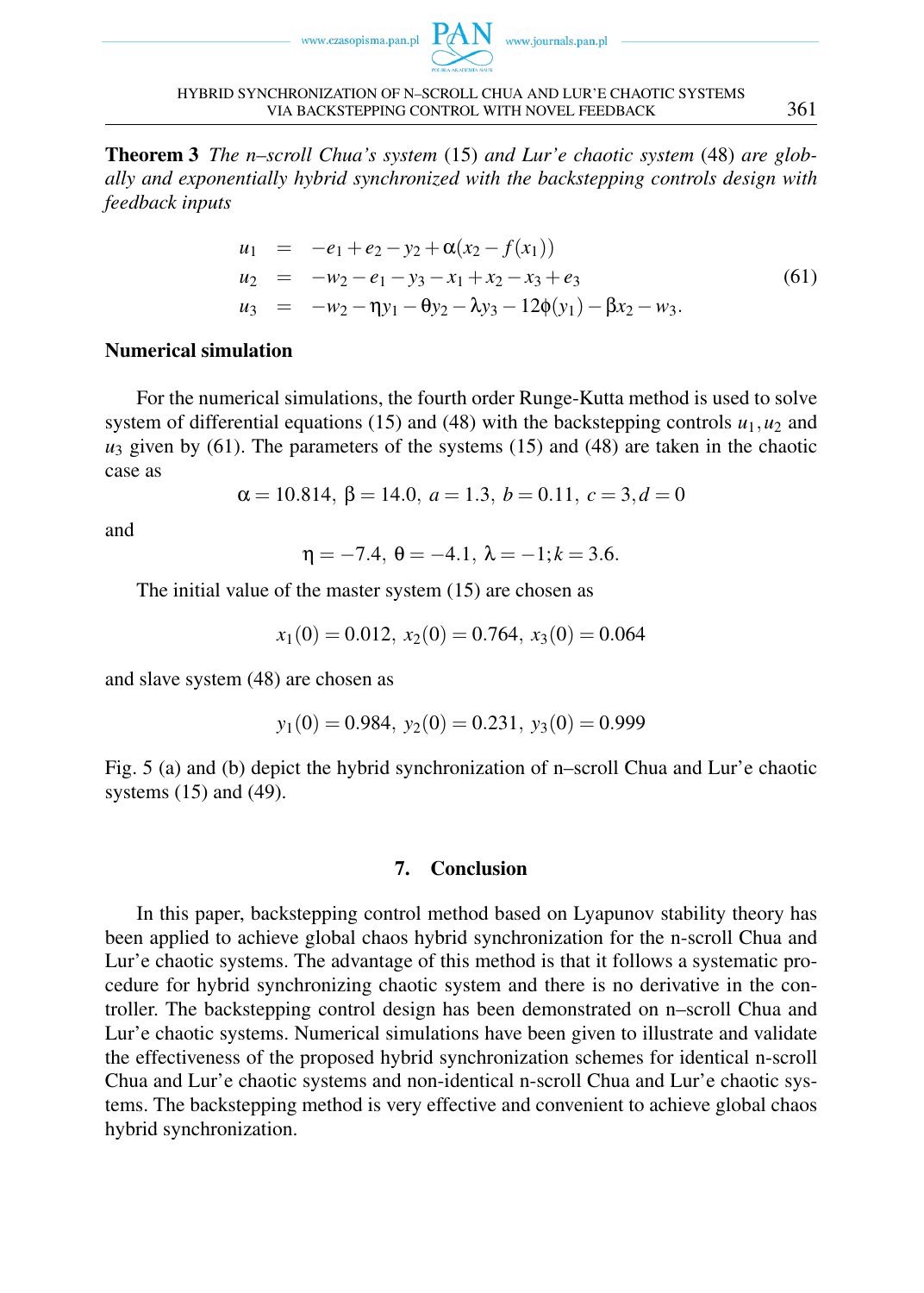



Figure 5. (a). The Hybrid Synchronization of n–scroll Chua's and Lur'e chaotic systems, (b). Error plot for n–scroll Chua's and Lur'e chaotic systems.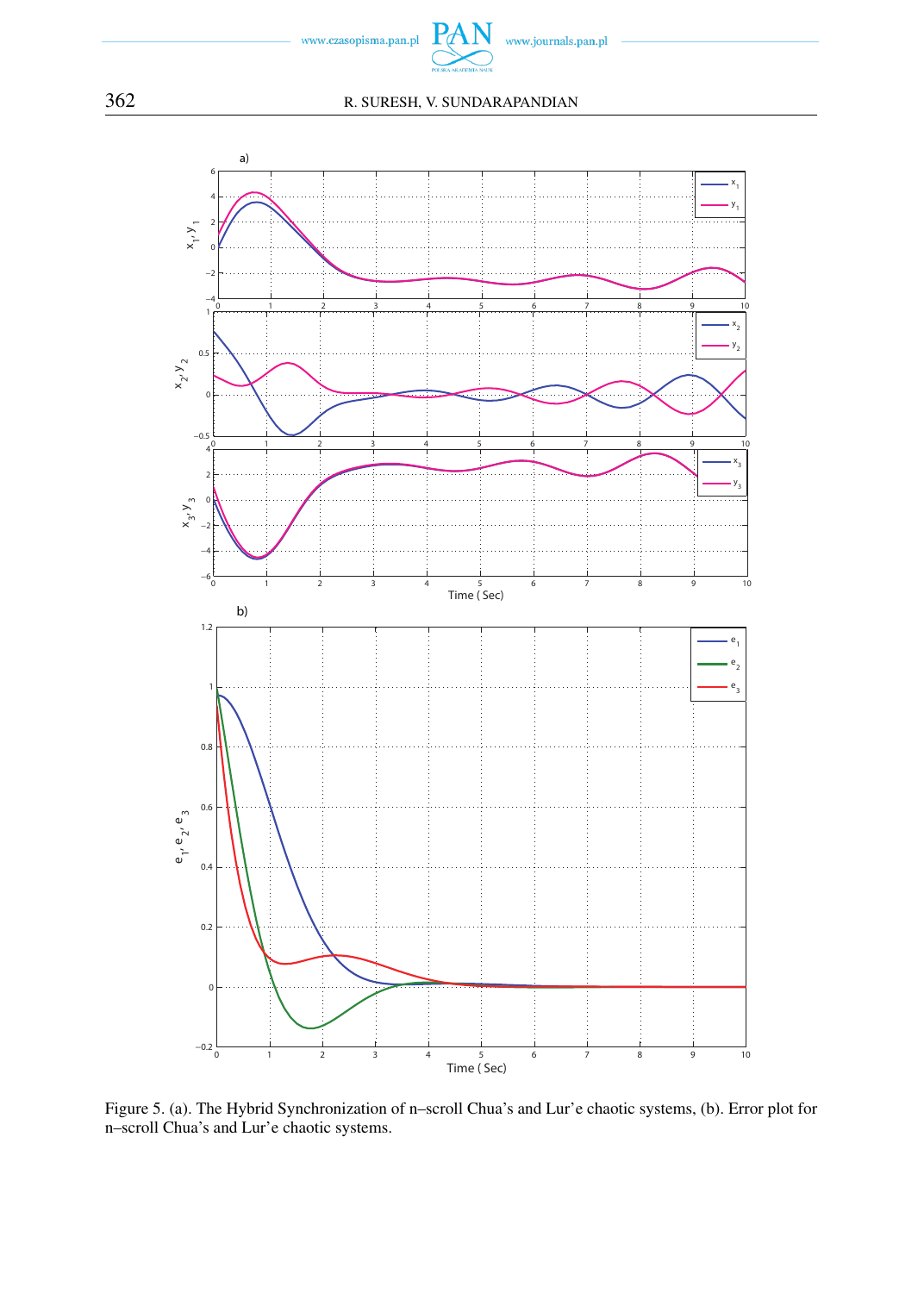### References

- [1] H. FUJISAKA and T. YAMADA: Stability theory of synchronized motion in coupled-oscillator systems. *Progress of Theoretical Physics*, 63 (1983), 32-47.
- [2] L.M. PECORA and T.L. CARROLL: Synchronization in chaotic systems. *Phys. Rev. Lett.*, 64 (1990), 821-824.
- [3] L.M. PECORA and T.L. CARROLL:L Synchronizing chaotic circuits. *IEEE Trans. Circ. Sys.*, 38 (1991), 453-456.
- [4] K.T. ALLIGOOD, T. SAUER and J.A. YORKE: Chaos: An Introduction to Dynamical Systems. Berlin, Germany, Springer Verlag, 1997.
- [5] E. OTT: Chaos in Dynamical Systems. United Kingdom, Cambridge University Press, 2002.
- [6] Y.M. WANG and H. ZHU: Generalized synchronization of continuous chaotic systems. *Chaos, Solitons and Fractals*, 27 (2006), 97-101.
- [7] Z.M. GE and C.C. CHEN: Phase synchronization of coupled chaotic multiple time scales systems. *Chaos, Solitons and Fractals*, 20 (2004), 639-647.
- [8] J. QIANG: Projective synchronization of a new hyper chaotic Lorenz systems. *Phys. Lett. A*, 370 (2007), 40-45.
- [9] Y. JIAN-PING and L. CHANG-PIN: Generalized projective synchronization for the chaotic Lorenz systems and the chaotic Chen system. *J. of Shanghai University*, 10 (2006), 299-304.
- [10] R. H. LI, W. XU and S. LI: Adaptive generalized projective synchronization in different chaotic systems based on parameter identifiction. *Phys. Lett. A*, 367 (2007), 199-206.
- [11] V. SUNDARAPANDIAN and P. SARASU: Generalized projective synchronization of double-scroll chaotic systems using active feedback control. *CCSIT 2012, Part-I, LNICST 84*, Springer Heldelberg, (2012), 111-118.
- [12] P. SARASU and V. SUNDARAPANDIAN: Generalized projective synchronization of three-scroll chaotic systems via. active control. *CCSIT 2012, Part-I, LNICST 84*, Springer Heldelberg, (2012), 124–133.
- [13] R.H. LI: A special full-state hybrid projective synchronization in symmetrical chaotic systems. *Applied Math. Comput.*, 200 (2008), 321-329.
- [14] V. SUNDARAPANDIAN and R. SURESH: Hybrid synchronization of Arneodo and Rössler chaotic systems by active nonlinear control. *CCSIT 2012, Part-I, LNICST*, 84 Springer Heldelberg, (2012), 257-266.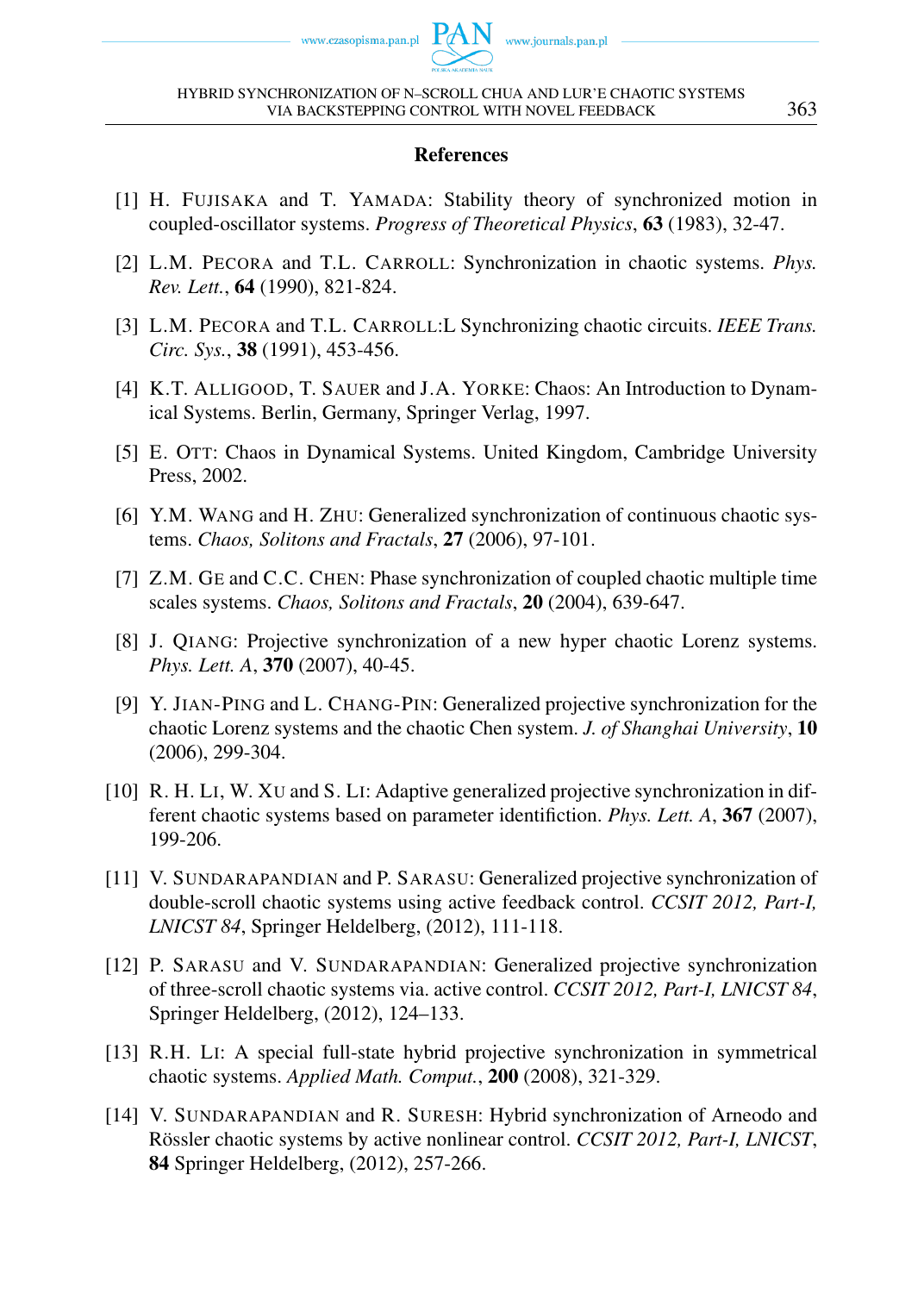

- [15] V. SUNDARAPANDIAN and S. SIVAPERUMAL: Hybrid synchronization of hyper chaotic Chen system via sliding mode control. *CCSIT 2012, Part-I, LNICST*, 84 Springer Heldelberg, (2012), 73-82.
- [16] K. MURALI and M. LAKSHMANAN: Secure communication using a compound signal using sampled-data feedback. *Applied Mathematics and Mechanics*, 11 (2003), 1309-1315.
- [17] T. YANG and L.O. CHUA: Generalized synchronization of chaos via linear transformations. *Internat. J. Bifur. Chaos*, 9 (1999), 215-219.
- [18] K. MURALI and M. LAKSHMANAN: Chaos in Nonlinear Oscillators: Controlling and Synchronization. Singapore: World Scientific, 1996.
- [19] S.K. HAN, C. KERRER and Y. KURAMOTO: D-phasing and bursting in coupled neural oscillators. *Phys. Rev. Lett.*, 75 (1995), 3190-3193.
- [20] B. BLASIUS, A. HUPPERT and L. STONE: Complex dynamics and phase synchronization in spatially extended ecological system. *Nature*, 399 (1999), 354-359.
- [21] L. KOCAREV and U. PARLITZ: General approach for chaotic synchronization with applications to communications. *Phys. Rev. Lett.*, 74 (1995), 5028-5030.
- [22] Z. WANG: Chaos synchronization of an energy resource system based on linear control. Nonlinear Analysis: Real world Application. (in press).
- [23] J. WANG, L. CHEN, B. DENG: Synchronization of ghostburster neurons in external electrical stimulation via *H*<sup>∞</sup> variable universe fuzzy adaptive control. *Chaos, Solitons and Fractals*, 39 (2009), 2076-2085.
- [24] F.M. MOUKAM KAKMENI, J.P. NGUENANG and T.C. KOFANE: Chaos synchronization in bi-axial magnets modeled by bloch equation modeled by Bloch equations. *Chaos, Solitons and Fractals*, 30 (2006), 690-699.
- [25] J.L. HINDMARSH and R.M. ROSE: A model of neuronal bursting using 3-coupled 1st order differential equations. *Proc. Roy. Soc. Lond. B. Biol.*, 221 (1984), 81-102.
- [26] Y.-Q. CHE, J. WANG, K.-M. TSANG and W.-L. CHEN: Unidirectional synchronization for Hindmarsh-Rose neurons via robust adaptive sliding mode control. *Nonlinear Analysis: Real world Application*, 11 (2010), 1096-1104.
- [27] G. ZHAO ZENG, L.S. CHEN and L.H. SUN: Complexity of an SIR epidemic dynamics model with impulsive vaccination control. *Chaos, Solitons and Fractals*, 26 (2005), 495-505.
- [28] J. WANG, D. LU and L. TIAN: Global synchronization for time delay WINDMI system. *Chaos, Solitons and Fractals*, 30 (2006), 629-635.